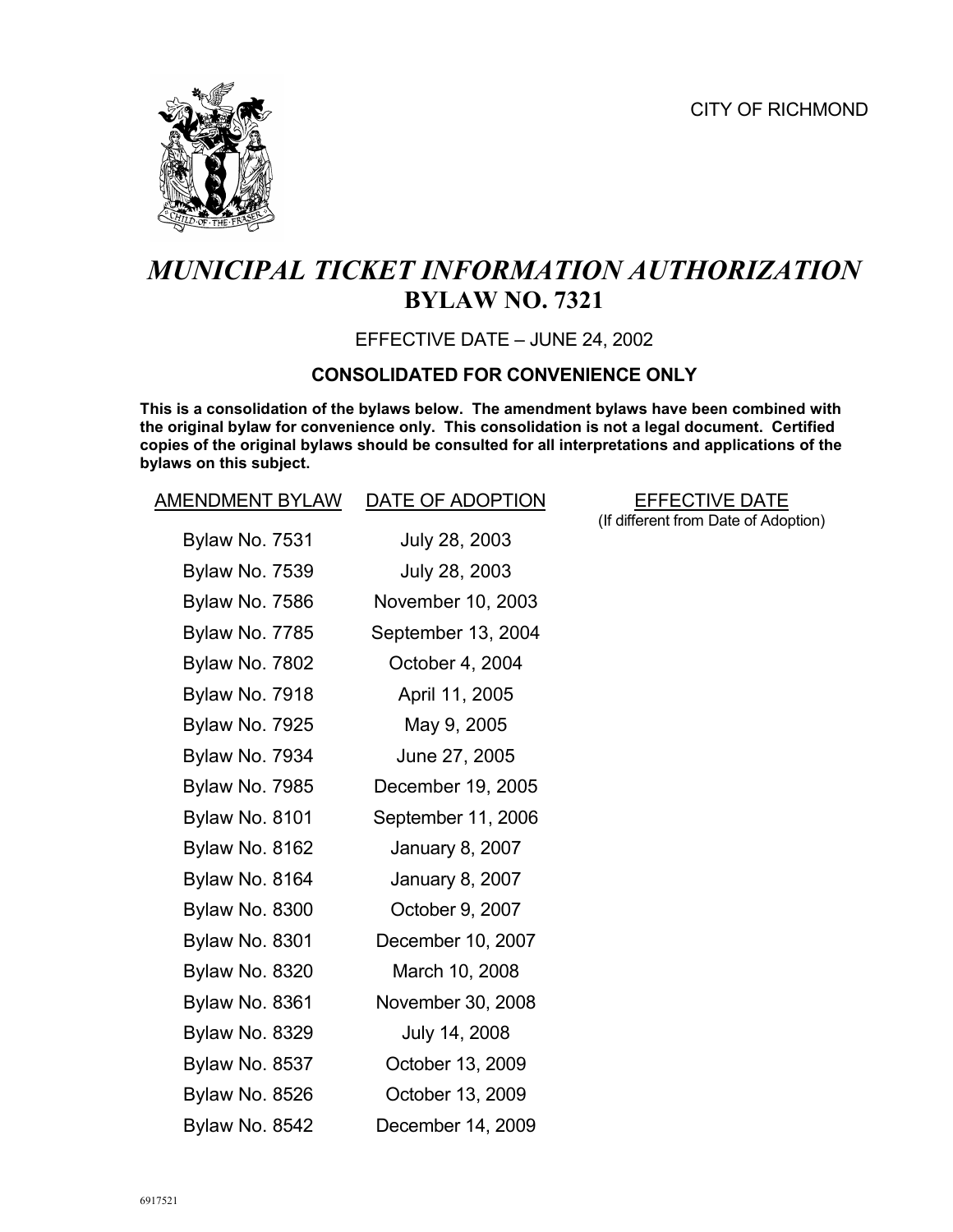| Bylaw No. 8613         | June 28, 2010           |                                                                                                                                                                                  |
|------------------------|-------------------------|----------------------------------------------------------------------------------------------------------------------------------------------------------------------------------|
| Bylaw No. 8642         | November 8, 2010        |                                                                                                                                                                                  |
| Bylaw No. 8650         | December 13, 2010       |                                                                                                                                                                                  |
| Bylaw No. 8668         | January 24, 2011        | January 24, 2011<br><b>[except</b><br>for<br>Schedule B3 in relation to Section<br>22.1.4 of the Business Regulation<br>Bylaw, which comes into effect on<br>September 30, 2011] |
| Bylaw No. 8774         | July 11, 2011           |                                                                                                                                                                                  |
| Bylaw No. 8857         | February 27, 2012       |                                                                                                                                                                                  |
| Bylaw No. 8966         | April 8, 2013           |                                                                                                                                                                                  |
| Bylaw No. 9153         | September 8, 2014       |                                                                                                                                                                                  |
| Bylaw No. 9139         | May 11, 2015            | August 1, 2015                                                                                                                                                                   |
| <b>Bylaw No. 9550</b>  | November 14, 2016       |                                                                                                                                                                                  |
| Bylaw No. 9651         | May 23, 2017            |                                                                                                                                                                                  |
| Bylaw No. 9720         | July 10, 2017           |                                                                                                                                                                                  |
| Bylaw No. 9767         | October 23, 2017        |                                                                                                                                                                                  |
| Bylaw No. 9884         | September 4, 2018       | November 5, 2018                                                                                                                                                                 |
| Bylaw No. 9820         | May 27, 2019            |                                                                                                                                                                                  |
| <b>Bylaw No. 10069</b> | <b>January 13, 2020</b> |                                                                                                                                                                                  |
| <b>Bylaw No. 10185</b> | July 13, 2020           |                                                                                                                                                                                  |
| <b>Bylaw No. 10275</b> | July 26, 2021           |                                                                                                                                                                                  |
| <b>Bylaw No. 10193</b> | September 13, 2021      |                                                                                                                                                                                  |
| <b>Bylaw No. 10064</b> | September 27, 2021      |                                                                                                                                                                                  |
| <b>Bylaw No. 10337</b> | February 14, 2022       |                                                                                                                                                                                  |
| <b>Bylaw No. 10348</b> | February 28, 2022       |                                                                                                                                                                                  |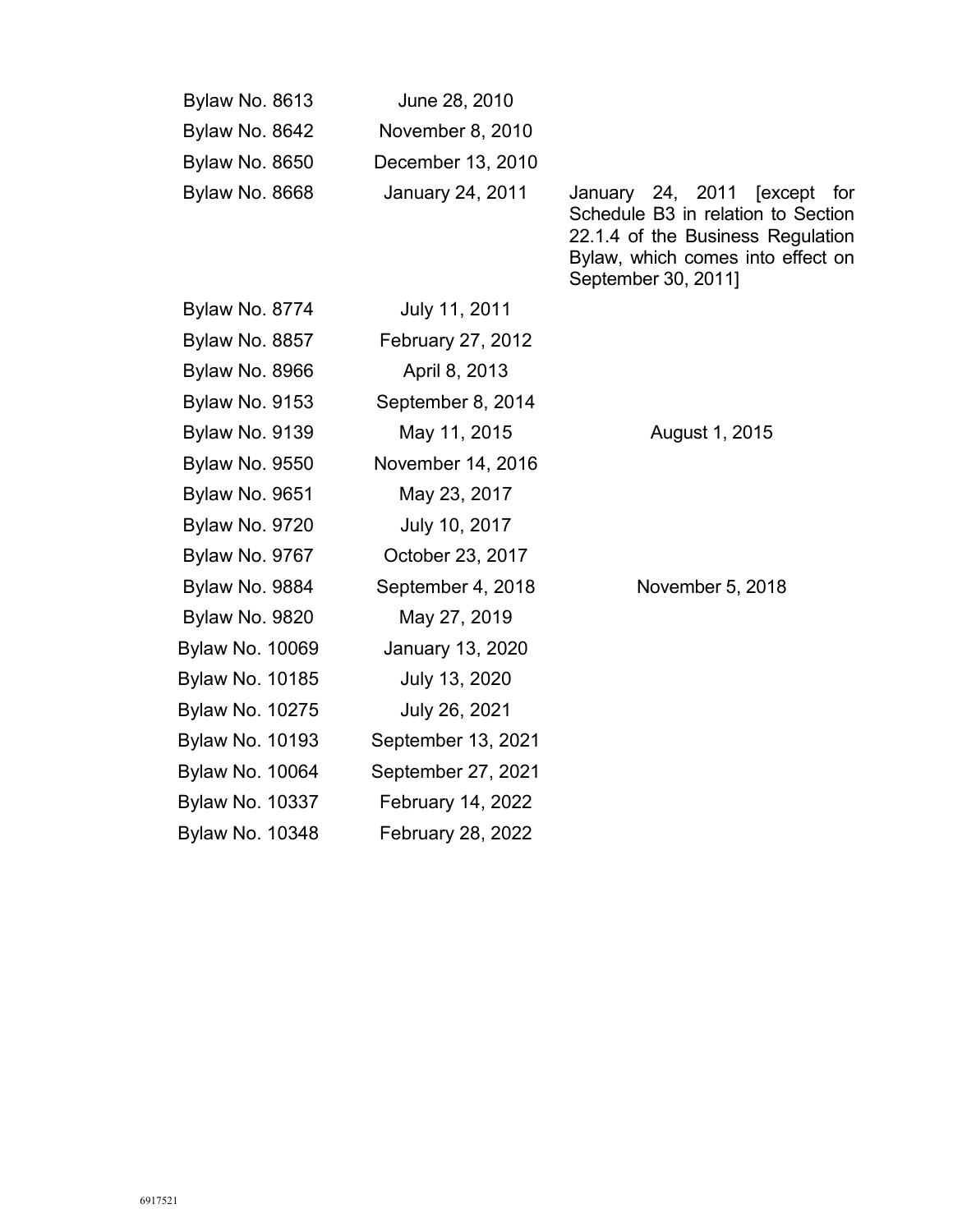

# **Municipal Ticket Information Authorization Bylaw No. 7321**

The Council of the City of Richmond enacts as follows:

# **PART ONE: GENERAL PROVISIONS**

- **1.1** The bylaws listed in Column 1 of Schedule A may be enforced by means of a ticket, prescribed for that purpose, by regulation, under the *Local Government Act*.
- **1.2** The persons appointed to the positions listed in Column 2 of Schedule A are designated as **Bylaw Enforcement Officers** pursuant to the *Local Government Act*, for the purpose of enforcing the bylaws listed in Column 1 of Schedule A, opposite the respective positions.
- **1.3** The words or expressions shown in Column 1 of Schedule B 1 through B 17 inclusive, designate the offence committed under the bylaw section number appearing in Column 2, opposite the respective words or expressions.
- **1.4** The dollar amounts appearing in Column 3 of Schedules B 1 through B 17 inclusive, are the fines established pursuant to the *Local Government Act*, for the corresponding offences designated in Column 1.
- **1.5** Schedule A, together with Schedules B 1 through B 17 inclusive, are designated a part of this bylaw.

# **PART TWO: INTERPRETATION**

**2.1** In this bylaw, unless the context otherwise requires:

| ANIMAL CONTROL OFFICER                     | means:<br>(a) a Licence Inspector; or<br>(b) a person employed by the <b>Contractor</b> to<br>undertake animal control services.                                                                                                           |
|--------------------------------------------|--------------------------------------------------------------------------------------------------------------------------------------------------------------------------------------------------------------------------------------------|
| <b>BYLAW ENFORCEMENT</b><br><b>OFFICER</b> | means an employee of the City, appointed to<br>the job position or title of bylaw enforcement<br>officer, or acting in another capacity, on behalf<br>of the City for the purpose of the enforcement of<br>one or more of the City bylaws. |
|                                            | means the City of Richmond.                                                                                                                                                                                                                |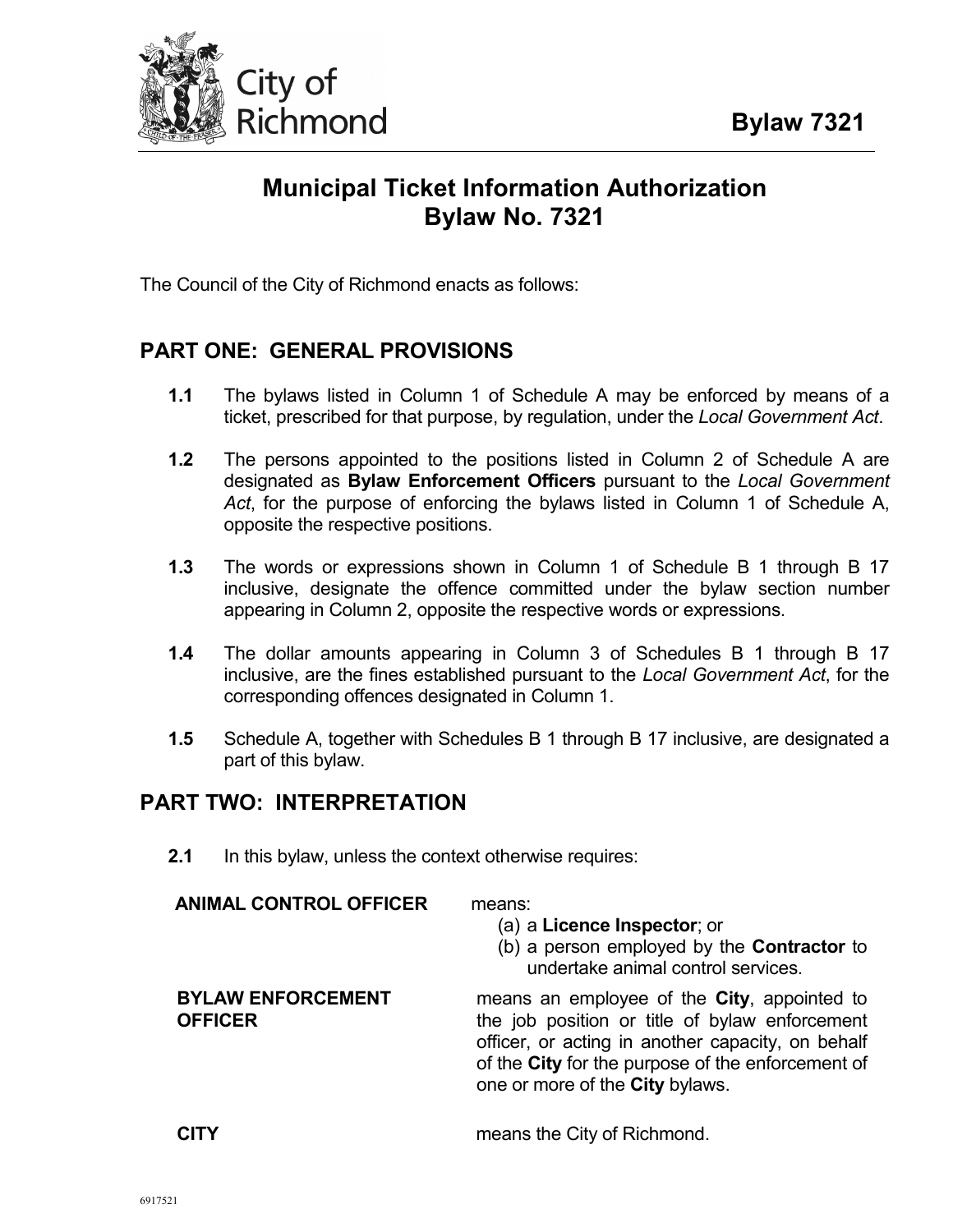| <b>CONTRACTOR</b>             | means the person, firm or society with whom the<br>City has entered into an agreement for:<br>(a) the management and operation of an<br>animal shelter:                                     |
|-------------------------------|---------------------------------------------------------------------------------------------------------------------------------------------------------------------------------------------|
|                               | (b) the provision of animal control services;                                                                                                                                               |
|                               | (c) the employment and provision of <b>Animal</b><br><b>Control Officers:</b>                                                                                                               |
|                               | (d) the licensing of <b>dogs</b> and <b>dangerous</b><br>dogs; and                                                                                                                          |
|                               | (e) the issuing of tickets, violations and fines<br>under the provisions of the City's:                                                                                                     |
|                               | <b>Municipal Ticket Information</b><br>(i)<br>Authorization Bylaw No. 7321; and                                                                                                             |
|                               | (ii) Notice of Bylaw Violation Dispute<br>Adjudication Bylaw No. 8122.                                                                                                                      |
| <b>COUNCIL</b>                | means the Council of the City.                                                                                                                                                              |
| <b>LICENCE INSPECTOR</b>      | means an employee of the City, appointed to the<br>job position or title of licence inspector, and<br>includes Bylaw Enforcement Officers and the<br>Chief Licence Inspector.               |
| <b>MEDICAL HEALTH OFFICER</b> | means the Medical Health Officer appointed<br>under the Health Act, or his designate, to act<br>within the limits of the jurisdiction of any local<br>board, or within any health district. |
| <b>POLICE OFFICER</b>         | means a member of the Royal Canadian<br><b>Mounted Police.</b>                                                                                                                              |

# **PART THREE: PREVIOUS BYLAW REPEAL**

**3.1** Municipal Ticket Information Authorization Bylaw No. 7139 (adopted on August 10<sup>th</sup>, 2000) and the following amendment bylaws are repealed:

| <b>AMENDMENT BYLAW</b> | <b>EFFECTIVE DATE</b> |
|------------------------|-----------------------|
| No. 7149               | October 10, 2000      |
| No. 7166               | October 23, 2000      |
| No. 7178               | November 20, 2000     |
| No. 7212               | May 7, 2001           |
| No. 7168               | August 27, 2001       |
| No. 7216               | August 27, 2001       |
| No. 7311               | December 10, 2001     |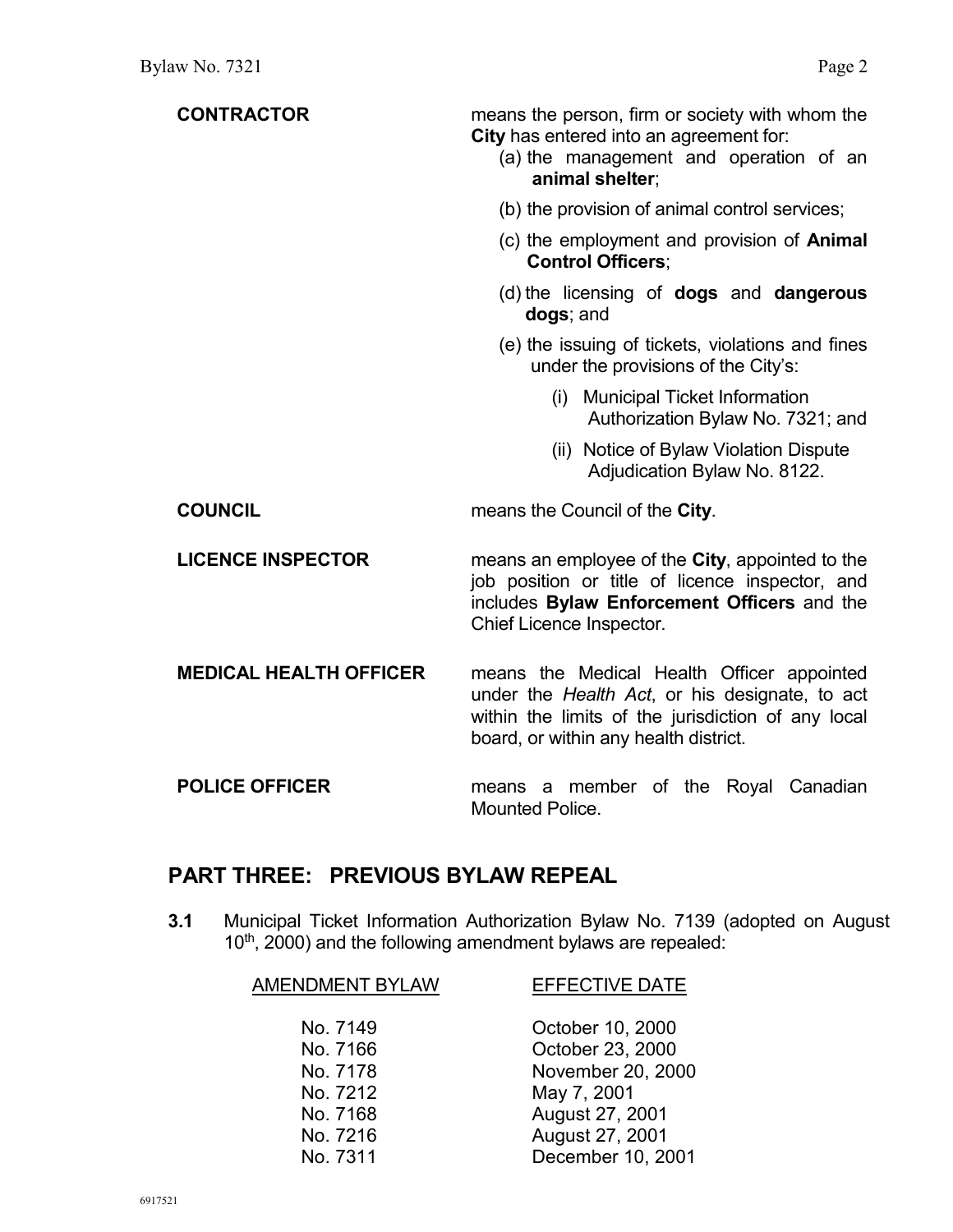- **4.1** If any part, section, sub-section, clause, or sub-clause of this bylaw is, for any reason, held to be invalid by the decision of a Court of competent jurisdiction, such decision does not affect the validity of the remaining portions of this bylaw.
- **4.2** This bylaw is cited as **"Municipal Ticket Information Authorization Bylaw No. 7321".**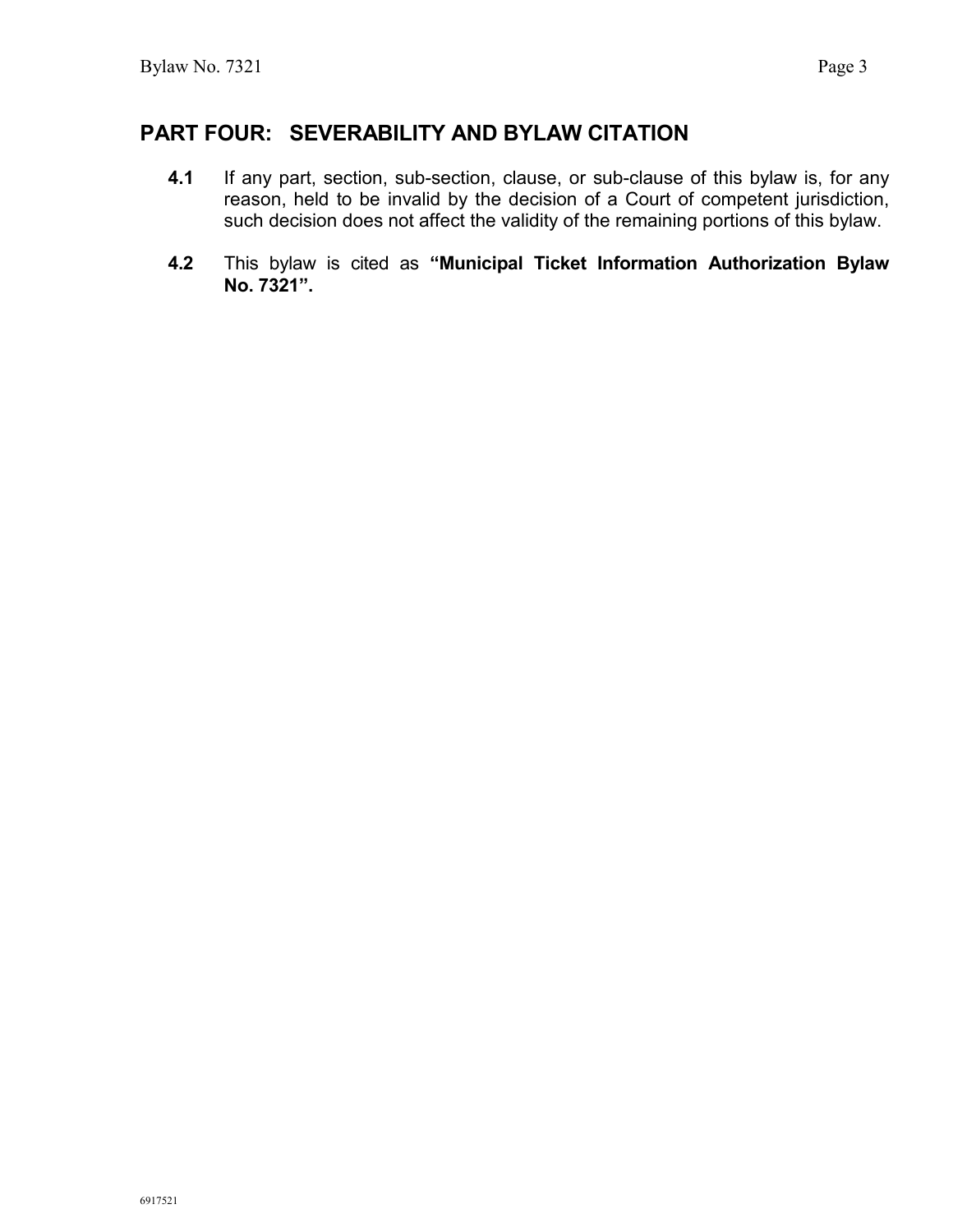# **SCHEDULE A**

#### Column 1 Column 2

- 1. INTENTIONALLY DELETED
- 2. Business Licence Bylaw No. 7360
- 3. Business Regulation Bylaw No. 7538
- 4. Commercial Vehicle Licencing Bylaw No. 4716
- 5. DELETED
- 6. INTENTIONALLY DELETED
- 7. Fire Protection and Life Safety Bylaw No. 8306
- 8. REPEALED
- 8A. Pesticide Use Control Bylaw No. 8514 **Bylaw Enforcement Officer**
- 9. Public Health Protection Bylaw 6989

#### 10.INTENTIONALLY DELETED

- 11.Sign Regulation Bylaw No. 9700 **Bylaw Enforcement Officer**
- 11A. Soil Deposit And Removal Bylaw No. 10200 - **Bylaw Enforcement Officer**
- 12.Solid Waste & Recycling Regulation Bylaw No. 6803
- 12A. Traffic Bylaw No. 5870 **Police Officer**
- 13.Tree Protection Bylaw No. 8057 **Bylaw Enforcement Officer**
- 14.Unsightly Premises Regulation Bylaw No. 7162

#### **Designated Bylaws Designated Bylaw Enforcement Officers**

- **Bylaw Enforcement Officer**
- **Licence Inspector**
- **Police Officer**
- **Bylaw Enforcement Officer**
- **Licence Inspector**
- **Police Officer**
- **Bylaw Enforcement Officer**
- **Licence Inspector**
- **Police Officer**
- **Bylaw Enforcement Officer**
- **Licence Inspector**
- **Police Officer**
- **Bylaw Enforcement Officer**
- **Fire Inspector**
- **Police Officer**
- 
- **Bylaw Enforcement Officer**
- **Medical Health Officer**
- **Animal Control Officer**
- **Police Officer**
- 
- 
- **Bylaw Enforcement Officer**
- **Police Officer**
- 
- 
- **Licence Inspector**
- **Bylaw Enforcement Officer**
- **Police Officer**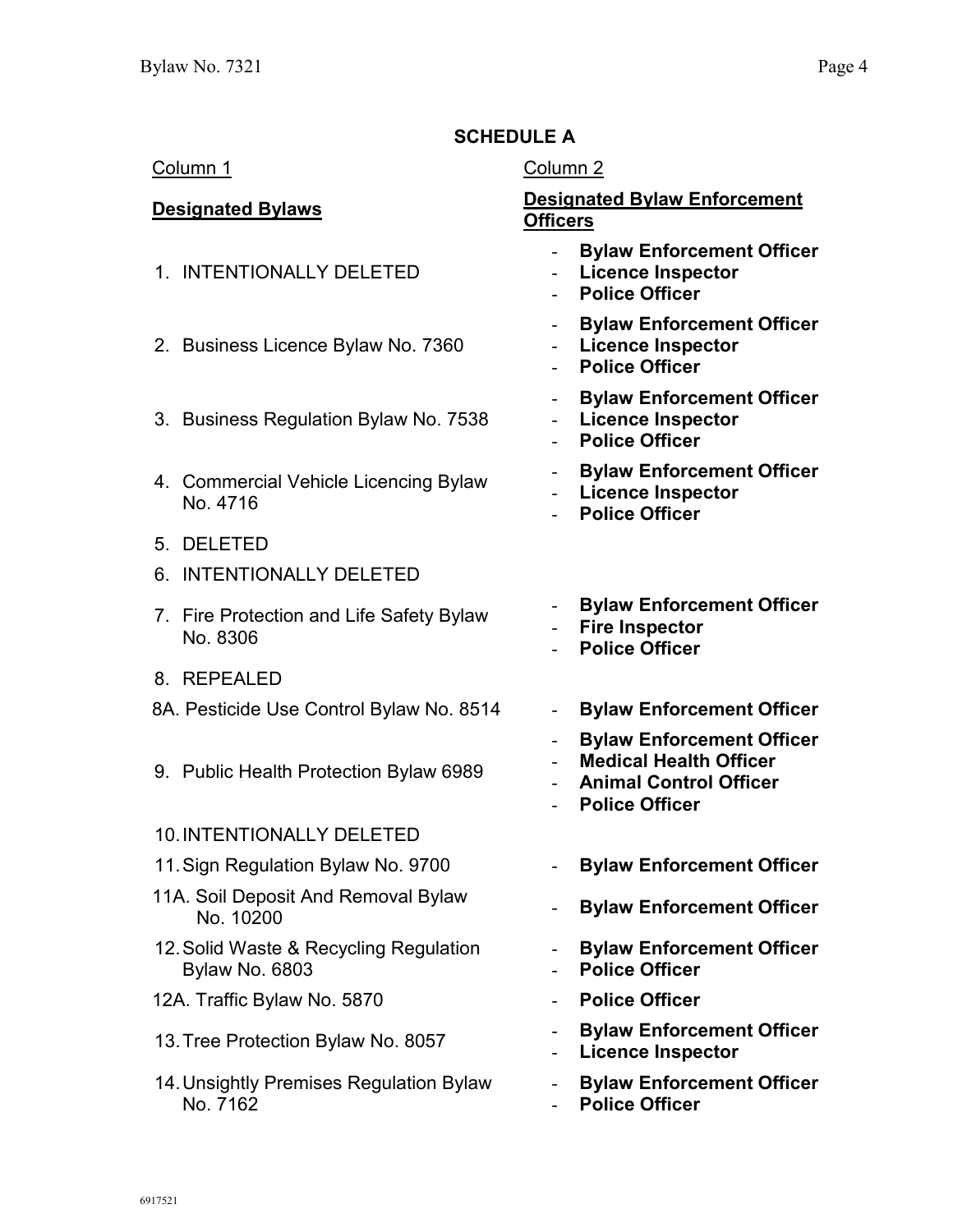# **SCHEDULE A (continued)**

| Column 1                                                         | Column <sub>2</sub>                                                                   |  |
|------------------------------------------------------------------|---------------------------------------------------------------------------------------|--|
| 15. Vehicle for Hire Regulation Bylaw                            | <b>Bylaw Enforcement Officer</b><br><b>Licence Inspector</b><br><b>Police Officer</b> |  |
| 15A. Watercourse Protection and Crossing<br>Bylaw No. 8441       | <b>Bylaw Enforcement Officer</b><br>$\overline{\phantom{a}}$                          |  |
| 16. Water Use Restriction Bylaw No. 7784                         | <b>Bylaw Enforcement Officer</b><br>٠                                                 |  |
| 17. Zoning Bylaw No. 8500                                        | <b>Bylaw Enforcement Officer</b>                                                      |  |
| 18. Single-Use Plastic And Other Items<br><b>Bylaw No. 10000</b> | <b>Bylaw Enforcement Officer</b><br>$\overline{\phantom{a}}$                          |  |
| <b>SCHEDULE B1</b>                                               |                                                                                       |  |
| <b>INTENTIONALLY DELETED</b>                                     |                                                                                       |  |

# **SCHEDULE B 2**

# **BUSINESS LICENCE BYLAW NO. 7360**

| Column 1                               | Column 2                  | Column 3 |
|----------------------------------------|---------------------------|----------|
| Offence                                | <b>Bylaw Section Fine</b> |          |
| Operating a business without a licence | 411                       | \$1000   |

#### **SCHEDULE B 3**

| Column 1                                                                                        | Column 2                  | Column 3 |
|-------------------------------------------------------------------------------------------------|---------------------------|----------|
| <b>Offence</b>                                                                                  | <b>Bylaw Section Fine</b> |          |
| Failure to produce a licence                                                                    | 1.1.1(a)                  | \$100    |
| Failure to display a licence                                                                    | 1.1.1 (c) (i)             | \$50     |
| Operating an amusement centre outside the permitted<br>hours                                    | 5.2.3                     | \$100    |
| Operating more than 4 amusement machines when not<br>permitted                                  | 5.3.1(f)                  | \$100    |
| Operating a billiard/pool hall outside the permitted hours                                      | 6.1.1                     | \$100    |
|                                                                                                 | 6.1.2                     |          |
| Permitting an unaccompanied person under the age of 16<br>to be present in a billiard/pool hall | 6.2.1(a)                  | \$100    |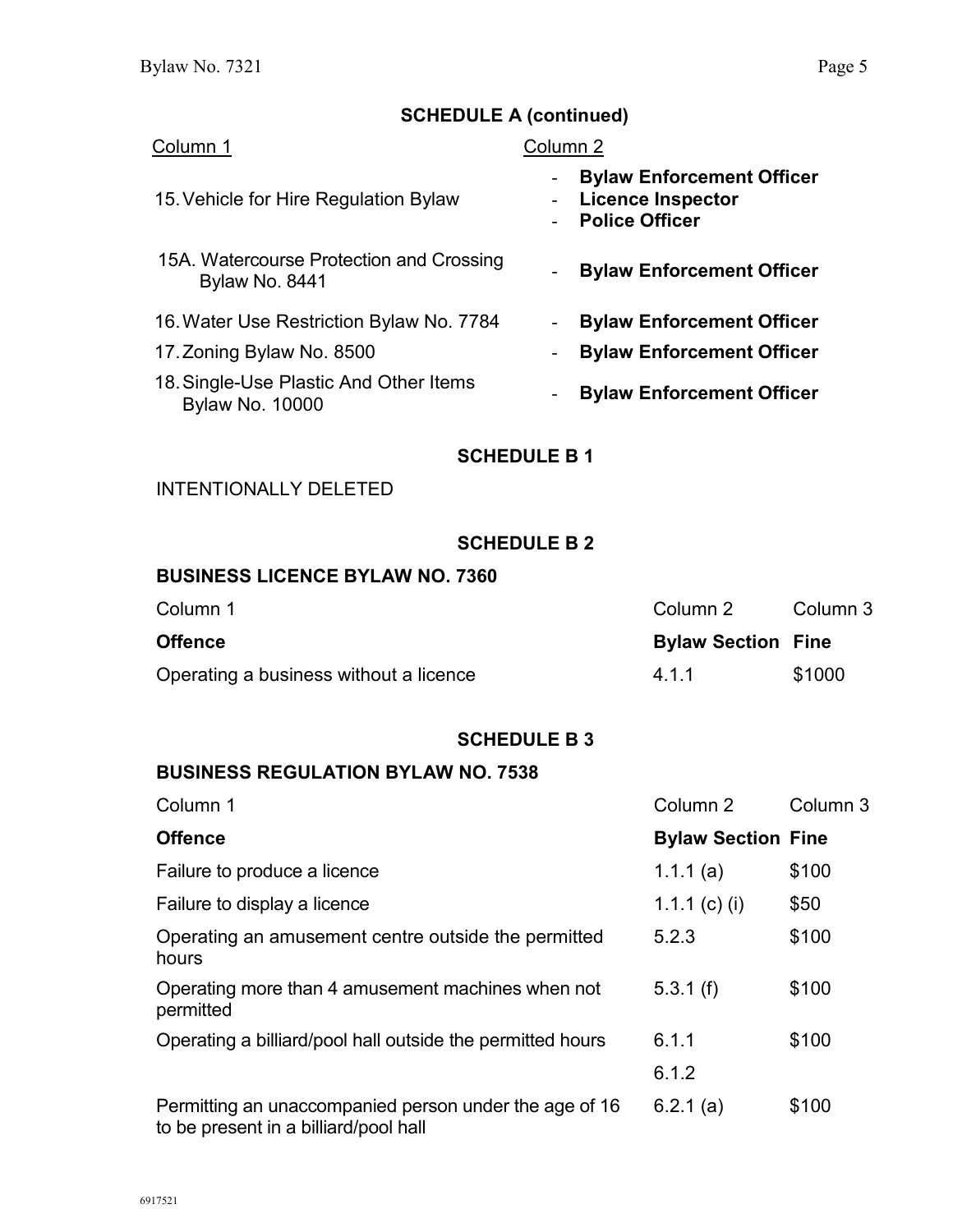# **SCHEDULE B 3 (continued)**

| Column 1                                                                                                      | Column <sub>2</sub>       | Column 3 |
|---------------------------------------------------------------------------------------------------------------|---------------------------|----------|
| <b>Offence</b>                                                                                                | <b>Bylaw Section Fine</b> |          |
| Failure to provide written notice of change in personnel<br>employed/engaged by body-painting/body-rub studio | 7.1.1(a)                  | \$100    |
| Operating a body painting/body rub studio outside<br>permitted hours                                          | 7.1.1(b)                  | \$100    |
| Failure to maintain room free of any locking device                                                           | 7.2.1(a)                  | \$100    |
| Failure to provide window                                                                                     | 7.2.1(c)                  | \$100    |
| Failure to keep window unobstructed                                                                           | $7.2.1$ (c) (ii)          | \$100    |
| Employing an under-aged employee in the premises                                                              | 7.3.1(a)                  | \$100    |
| Permitting an under-aged person in the premises                                                               | 7.3.1(b)                  | \$100    |
| Permitting the wearing of outer garments not covering the<br>body between the neck and the top of the knee    | 7.3.1(c)                  | \$100    |
| Failure to provide written notice of change in personnel<br>employed/engaged by escort service                | 8.1.1(a)                  | \$100    |
| Operating a karaoke box room outside permitted hours                                                          | 10.1                      | \$1,000  |
| Operating a karaoke box room outside permitted hours<br>(food primary)                                        | 10.2(a)                   | \$1,000  |
| Operating a karaoke box room outside permitted hours<br>(liquor primary)                                      | 10.2(b)                   | \$1,000  |
| Failure to keep glass unobstructed                                                                            | 10.3(b)                   | \$1,000  |
| Pet Establishment / Cage not maintained                                                                       | 12.2.1 (a) to (e) $$50$   |          |
| Inadequate Cage                                                                                               | 12.2.2 (a) and (I \$50    |          |
| No segregation area                                                                                           | 12.3.1                    | \$50     |
| Failure to segregate ill / injured animal                                                                     | 12.3.2(b)                 | \$50     |
| Name of Veterinarian not posted                                                                               | 12.4.1(a)                 | \$50     |
| Failure to have ill/injured animal treated properly by<br>Veterinarian                                        | 12.4.1 (b) (i)            | \$50     |
| Improper euthanasia/disposal of animal                                                                        | 12.4.1 (b) (ii)           | \$50     |
| Failure to keep/maintain Pet Establishment Register                                                           | 12.5.1(a)                 | \$50     |
| Failure to produce Pet Establishment Register                                                                 | 12.5.1(b)                 | \$50     |
| Inadequate Record in Pet Establishment Record                                                                 | 12.5.3 (a) to (e) $$50$   |          |
| Failure to provide information to Purchaser                                                                   | 12.6.1 (a) to (g) $$50$   |          |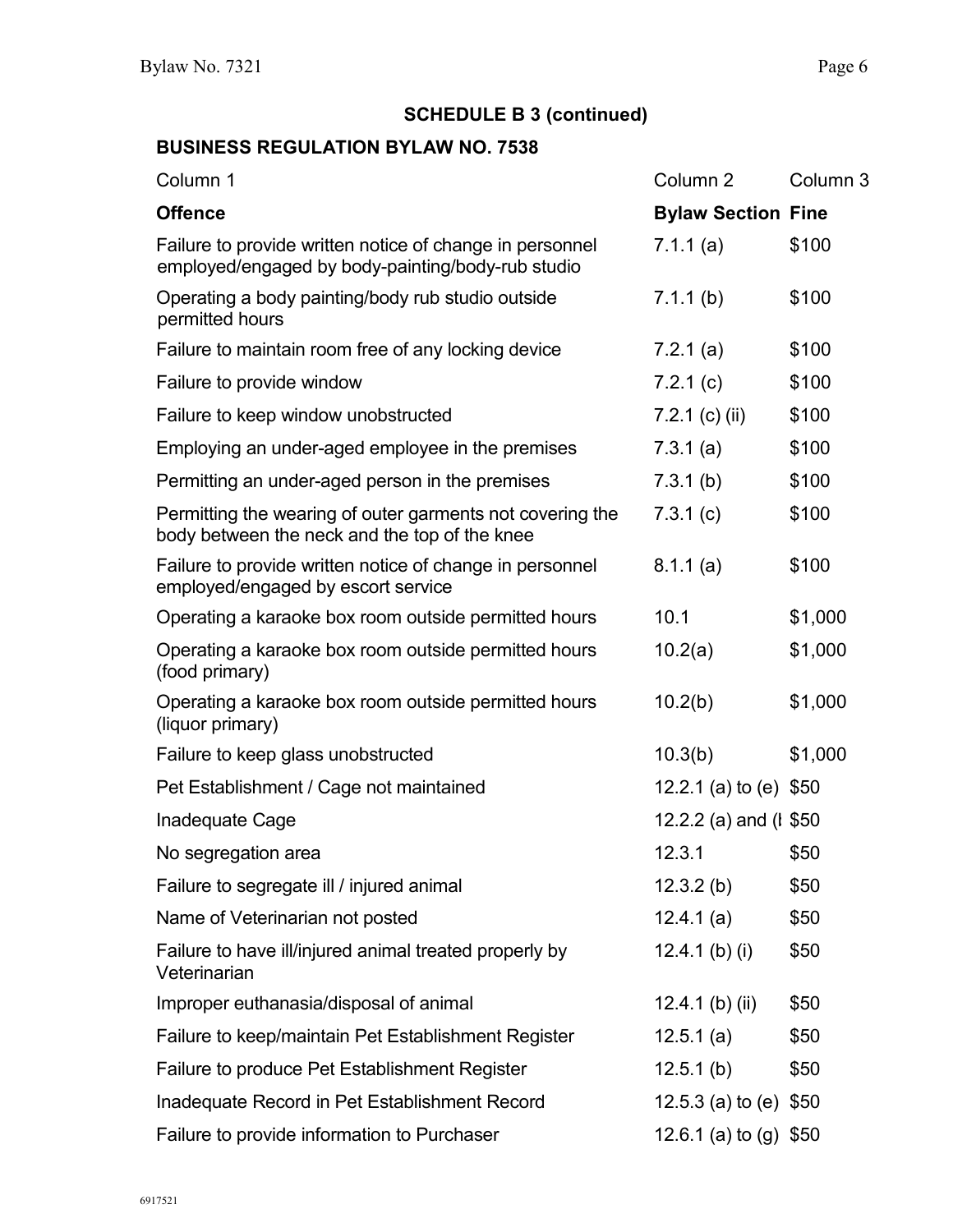# **SCHEDULE B 3 (continued)**

| Column 1                                                                                                                   | Column <sub>2</sub>              | Column <sub>3</sub> |
|----------------------------------------------------------------------------------------------------------------------------|----------------------------------|---------------------|
| <b>Offence</b>                                                                                                             | <b>Bylaw Section</b>             | <b>Fine</b>         |
| Failure to post notice describing Reptile                                                                                  | 12.7.1 $(a)$ $(i)$<br>to $(iii)$ | \$50                |
| Confine incompatible species together                                                                                      | 12.8.1(a)                        | \$100               |
| Separate or deliver animal prior to weaning                                                                                | 12.8.1(b)                        | \$100               |
| Sell, offer for sale or display a Prohibited Animal                                                                        | 12.8.1 (c) (i)                   | \$300               |
| Sell or offer for sale a dyed animal                                                                                       | 12.8.1 (c) (iii)                 | \$100               |
| Sell or offer for sale a diseased/infected animal                                                                          | 12.8.1 (c) (iv)                  | \$300               |
| Mobile vendor carrying on business on or adjacent to a<br>school ground                                                    | 16.1.1(a)                        | \$100               |
| Mobile vendor carrying on business directly outside or in<br>flow of traffic to premises which offer same or similar items | 16.1.1(b)                        | \$100               |
| Mobile vendor stopping while not actively engaged in<br>making a sale                                                      | 16.1.2                           | \$100               |
| Mobile vendor blocking or partially blocking<br>sidewalk/highway                                                           | 16.1.3                           | \$100               |
| Mobile vendor impeding or interfering with ordinary flow<br>of pedestrian/vehicle traffic                                  | 16.1.3                           | \$100               |
| Mobile vendor plying trade on private property                                                                             | 16.2.1 $(a)$<br>and $(b)$        | \$100               |
| Displaying or selling farm produce which is grown<br>or raised outside the City                                            | 18.2.1(a)                        | \$100               |
| Displaying or selling farm produce which is grown or raised<br>outside the Province of British Columbia                    | 18.3.1                           | \$100               |
| Selling of firewood which is not ancillary to the sale<br>of farm produce                                                  | 18.4.3                           | \$100               |
| <b>Failure to maintain Register</b>                                                                                        | 19.2(a)                          | \$1,000             |
| Failure to record information in Register                                                                                  | $19.2(b)$ ,<br>19.5(e)(iii)      | \$1,000             |
| Failure to transmit report electronically                                                                                  | 19.3(c)                          | \$1,000             |
| Failure to maintain or deliver handwritten report                                                                          | $19.4(a)$ , (b), (c)             | \$1,000             |
| Amend, obliterate or erase entry or remove page from<br>Register                                                           | 19.5(a)                          | \$1,000             |
| Failure to report amendment, obliteration, erasure of entry<br>or removal of page from Register                            | 19.5(c)                          | \$1,000             |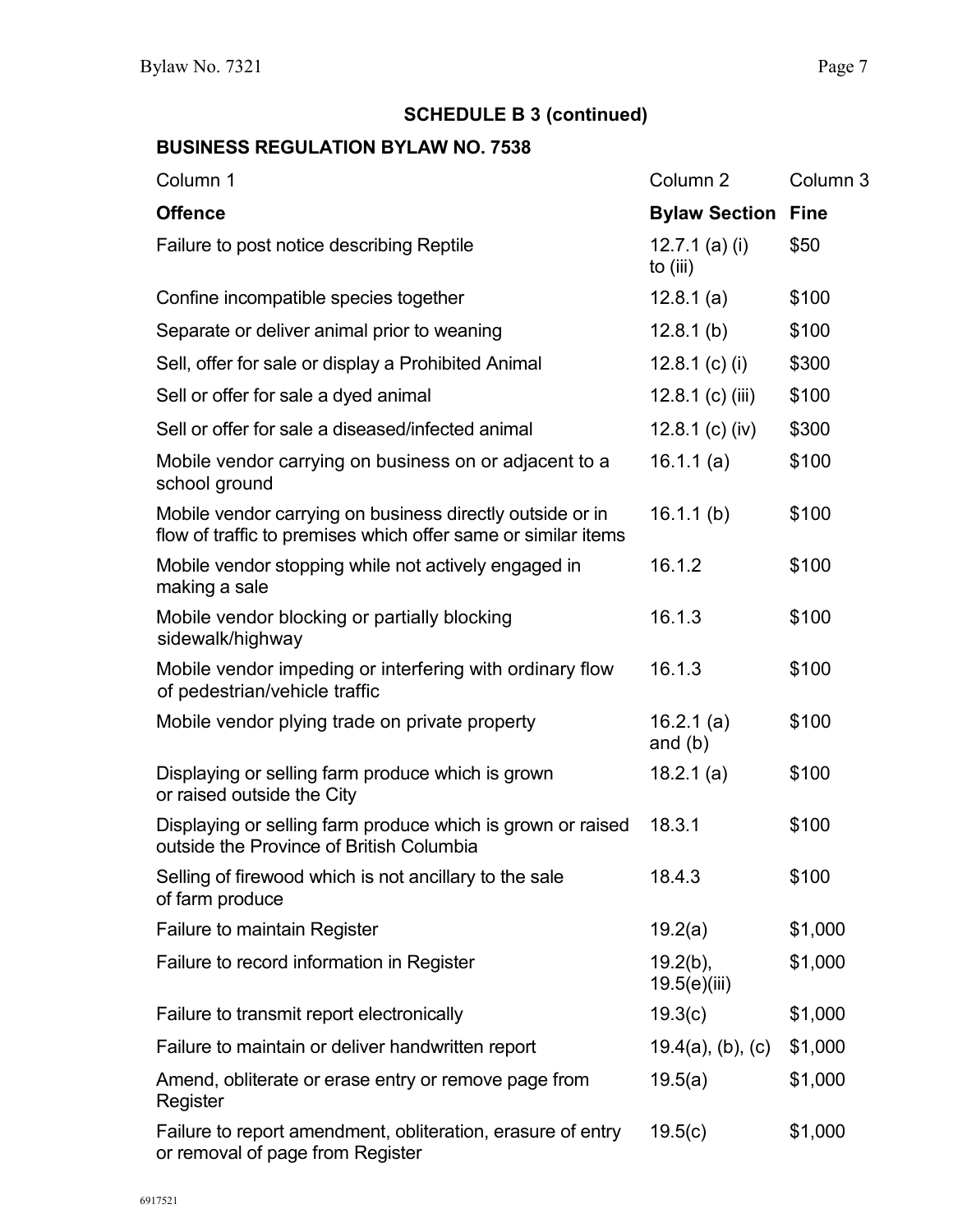# **SCHEDULE B 3 (continued)**

| Column 1                                                                               | Column <sub>2</sub>          | Column 3    |
|----------------------------------------------------------------------------------------|------------------------------|-------------|
| <b>Offence</b>                                                                         | <b>Bylaw Section</b>         | <b>Fine</b> |
| Failure to permit inspection on request                                                | $19.5(e)$ (i),<br>(ii), (iv) | \$1,000     |
| Deal with property except at licensed premises                                         | 19.9(a)                      | \$1,000     |
| Deal with property except during permitted hours                                       | 19.9(b)                      | \$1,000     |
| Deal with property with identifying marks not intact                                   | 19.9(c)                      | \$1,000     |
| Purchase or take in pawn from person under 18 years                                    | 19.9(d)(i)                   | \$1,000     |
| Purchase or take in pawn from person intoxicated                                       | 19.9(d)(ii)                  | \$1,000     |
| Purchase or take in pawn apparently stolen property                                    | 19.9(d)(iii)                 | \$1,000     |
| Failure to identify or tag property                                                    | 19.10(a)                     | \$1,000     |
| Alter, remove or dispose of property                                                   | 19.10(b),(c)                 | \$1,000     |
| Failure to hold property for required time period                                      | $19.11(a)$ , (b)             | \$1,000     |
| Rentals for less than 30 days without licence                                          | 22.1                         | \$1,000     |
| Premises not operator's principal residence                                            | 22.2.1                       | \$1,000     |
| Operator not registered owner of premises or family<br>member                          | 22.2.2                       | \$1,000     |
| No access to Guest Register                                                            | 22.2.3                       | \$1,000     |
| <b>Failure to maintain Fire Evacuation Plan</b>                                        | 22.2.4                       | \$1,000     |
| Food preparation in room used for guest accommodation                                  | 22.2.5                       | \$250       |
| Marketing without displaying licence number                                            | 22.2.6                       | \$750       |
| Boarding and lodging for less than 30 days without<br>licence                          | 23.1                         | \$1,000     |
| Premises not operator's principal residence                                            | 23.2.1                       | \$1,000     |
| Operator not registered owner of premises or not have<br>registered owner's permission | 23.2.2                       | \$1,000     |
| No Strata Permission                                                                   | 23.2.3                       | \$1,000     |
| Boarding and lodging provided to more than 2 guests                                    | 23.2.4                       | \$1,000     |
| Food preparation in room used for guest accommodation                                  | 23.2.5                       | \$250       |
| Marketing without displaying licence number                                            | 23.2.6                       | \$750       |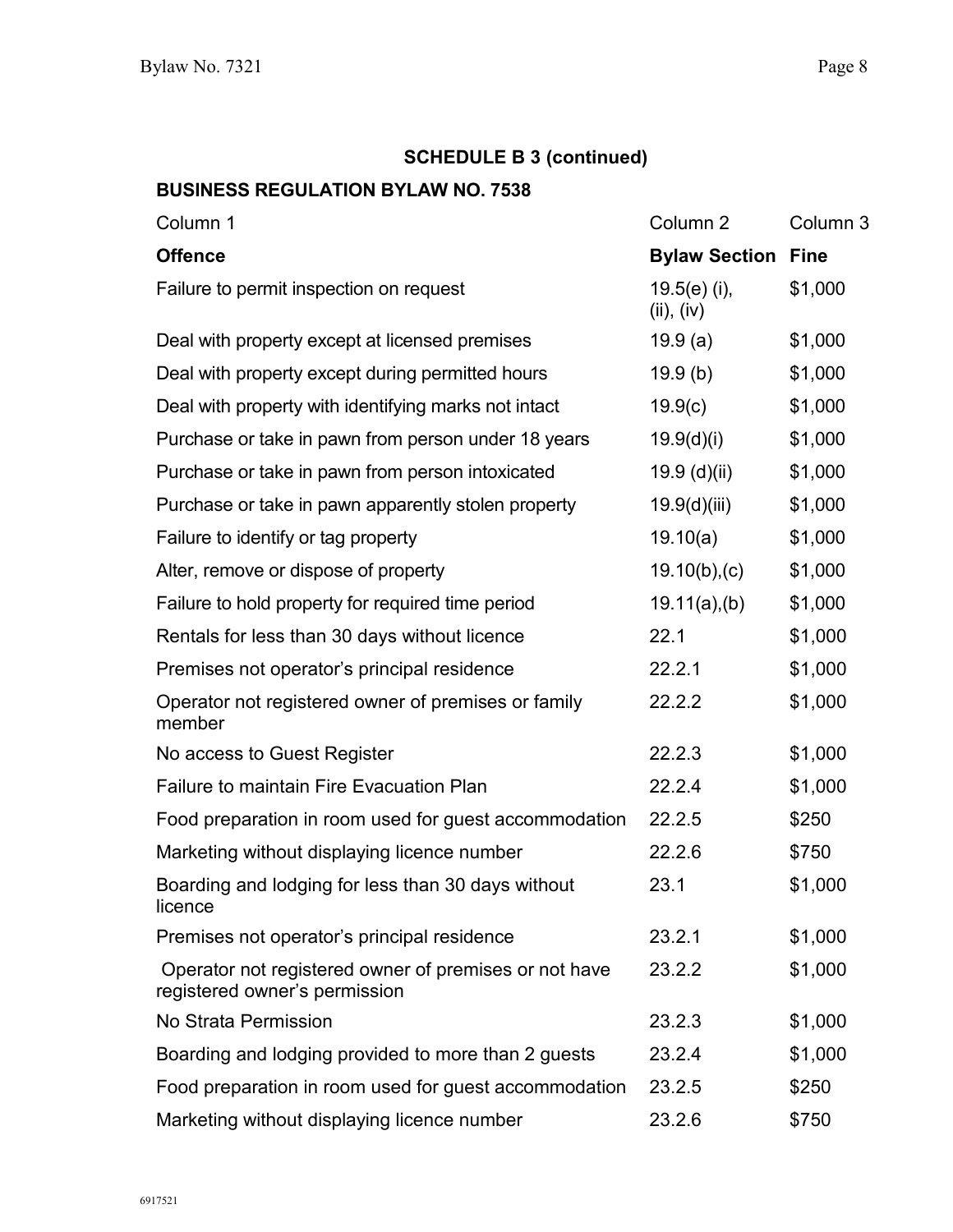#### **COMMERCIAL VEHICLE LICENCING BYLAW NO. 4716**

| Column 1                                             | Column 2                  | Column 3 |
|------------------------------------------------------|---------------------------|----------|
| <b>Offence</b>                                       | <b>Bylaw Section Fine</b> |          |
| Operating Commercial Vehicle without Municipal Plate | 3(1)                      | \$50     |
| Failure to correctly display Municipal Plate         | 11                        | \$50     |

#### **SCHEDULE B 5 – (DELETED)**

### **SCHEDULE B 6 – (INTENTIONALLY DELETED)**

#### **SCHEDULE B 7**

#### **FIRE PROTECTION AND LIFE SAFETY BYLAW No. 8306**

| Column 1                                 | Column 2             | Column 3    |
|------------------------------------------|----------------------|-------------|
| <b>Offence</b>                           | <b>Bylaw Section</b> | <b>Fine</b> |
| <b>Fire Protection Equipment</b>         |                      |             |
| Failure to inspect, test or maintain     | 5.1.1                | \$1,000     |
| <b>Fire Hydrant</b>                      |                      |             |
| Tampering                                | 5.6.3                | \$1,000     |
| Unauthorized removal                     | 5.6.4                | \$1,000     |
| <b>Private Hydrant/Water Supply</b>      |                      |             |
| Failure to comply with maintenance order | 5.7.2                | \$1,000     |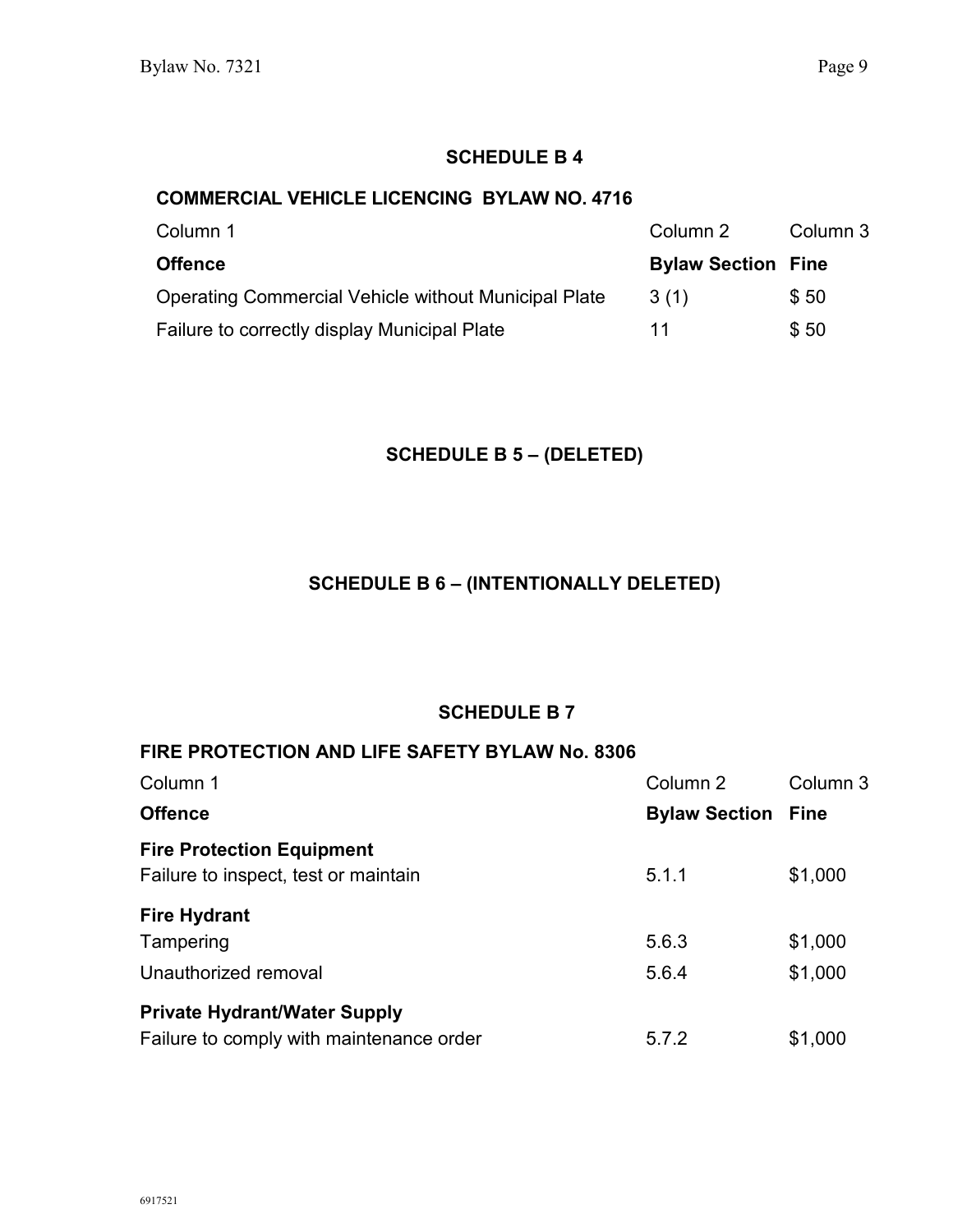**SCHEDULE B 7 (continued)**

# **FIRE PROTECTION AND LIFE SAFETY BYLAW No. 8306**

| Column 1                                              | Column <sub>2</sub>  | Column <sub>3</sub> |
|-------------------------------------------------------|----------------------|---------------------|
| <b>Offence</b>                                        | <b>Bylaw Section</b> | <b>Fine</b>         |
| <b>Premises Under Construction</b>                    |                      |                     |
| Fire access road unsuitable                           | 5.8.1                | \$1,000             |
| Fire protection water supply not installed            | 5.8.2                | \$1,000             |
| Failure to notify of new fire hydrant                 | 5.8.3                | \$1,000             |
| Failure to notify of conditions affecting fire safety | 5.8.4                | \$1,000             |
| <b>Emergency Access Route</b>                         |                      |                     |
| Unauthorized securing                                 | 5.9.1                | \$1,000             |
| <b>Fire Watch</b>                                     |                      |                     |
| Failure to provide or initiate a system of fire watch | 6.3.1                | \$1,000             |
| <b>Evacuation of Buildings</b>                        |                      |                     |
| Failure to comply with evacuation order               | 7.9.1                | \$1,000             |
| <b>Fire Hazards</b>                                   |                      |                     |
| Failure to comply with hazard removal order           | 9.1.2                | \$1,000             |
| <b>Flammable Combustible Liquids</b>                  |                      |                     |
| Failure to comply with liquids removal order          | 9.4.1                | \$1,000             |
| <b>Vacant or Damaged Premises</b>                     |                      |                     |
| Failure to comply with secure premises order          | 9.7.3                | \$1,000             |
| <b>Commercial Cooking</b>                             |                      |                     |
| Failure to clean or maintain equipment                | 9.10.1               | \$1,000             |
| <b>Combustible Dust and Dust Removal</b>              |                      |                     |
| Failure to control or remove combustible dust         | 9.12                 | \$1,000             |
| <b>Fireworks</b>                                      |                      |                     |
| Purchasing of fireworks                               | 9.14.1               | \$1,000             |
| Sell or distribute fireworks                          | 9.14.1               | \$1,000             |
| Displaying fireworks for the purpose of sale          | 9.14.1               | \$1,000             |
|                                                       |                      |                     |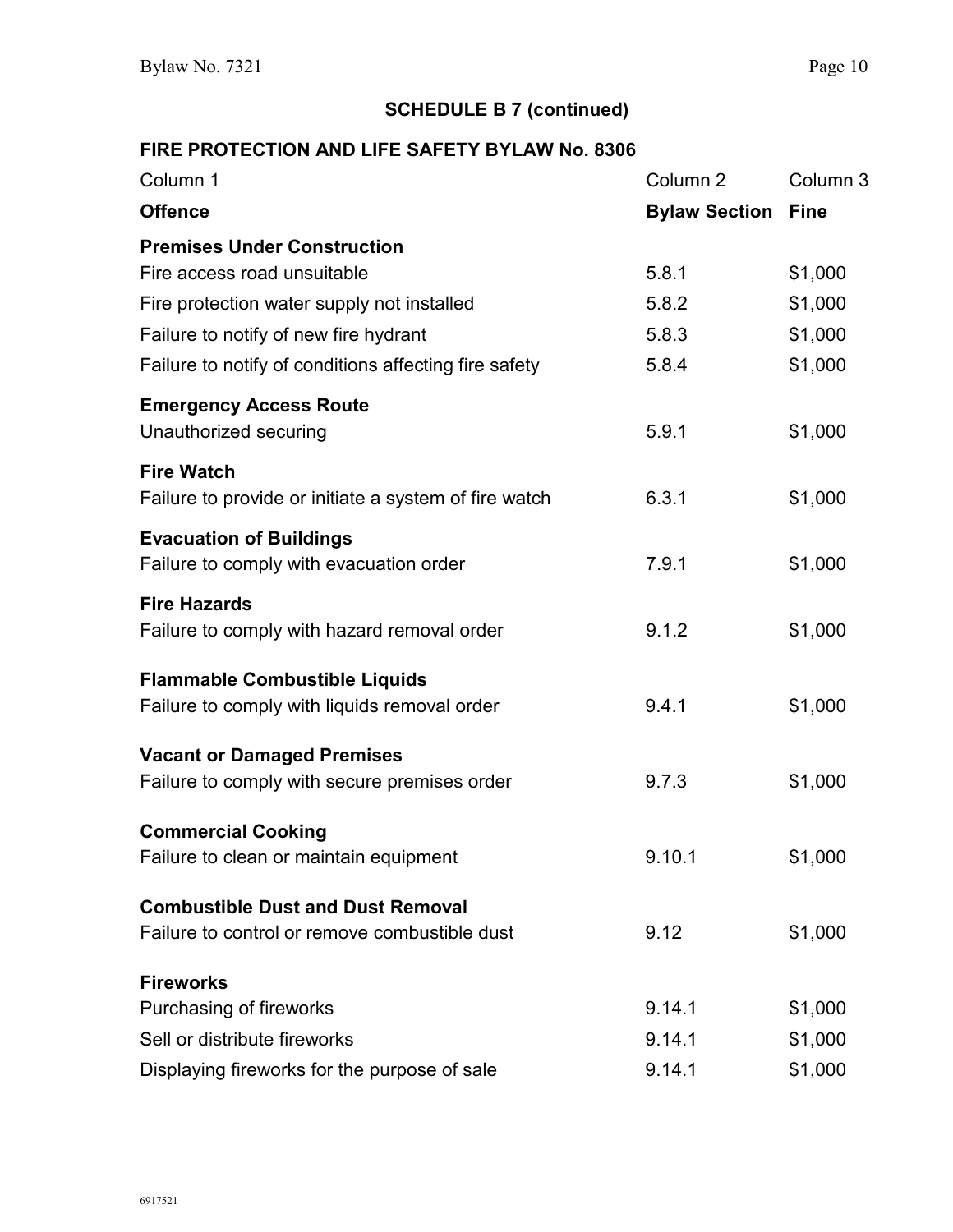#### **SCHEDULE B 7 (continued)**

## **FIRE PROTECTION AND LIFE SAFETY BYLAW No. 8306**

| Column 1                                                                  | Column 2                  | Column 3 |
|---------------------------------------------------------------------------|---------------------------|----------|
| <b>Offence</b>                                                            | <b>Bylaw Section Fine</b> |          |
| <b>Safety to Life</b>                                                     |                           |          |
| Tampering with or unauthorized use of fire protection 10.3.1<br>equipment |                           | \$1,000  |
| <b>Fire Protection Equipment Inspection and Testing</b>                   |                           |          |
| Failure to inspect or test fire protection equipment                      | 12.1.1                    | \$1,000  |

### **SCHEDULE B 8 - REPEALED**

#### **SCHEDULE B 8A**

# **PESTICIDE USE CONTROL BYLAW NO. 8514**

| Column 1                                            | Column 2                  | Column 3 |
|-----------------------------------------------------|---------------------------|----------|
| Offence                                             | <b>Bylaw Section Fine</b> |          |
| Using, permitting use or causing use of a pesticide |                           |          |
| <b>First Offence</b>                                | 2.1                       | \$100    |
| <b>Second Offence</b>                               | 2.1                       | \$500    |
| <b>Third Offence</b>                                | 21                        | \$1,000  |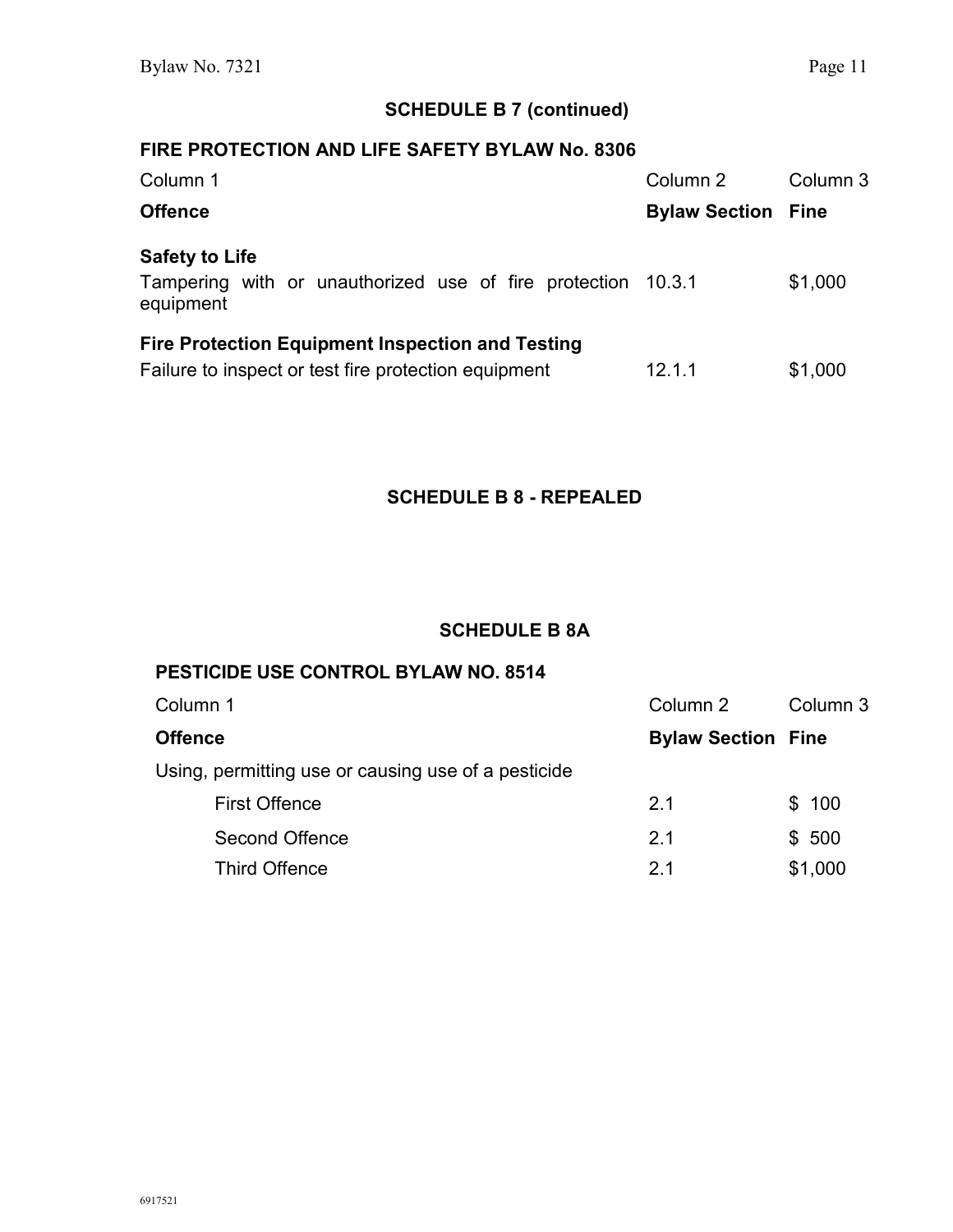#### **PUBLIC HEALTH PROTECTION BYLAW NO. 6989**

| Column 1                                                                                     | Column <sub>2</sub>       | Column 3 |
|----------------------------------------------------------------------------------------------|---------------------------|----------|
| <b>Offence</b>                                                                               | <b>Bylaw Section Fine</b> |          |
| <b>Subdivision Five - Rodent Control Regulation</b>                                          |                           |          |
| Keeping/storing of materials which provide shelter/<br>refuge/food for rodents               | 5.1.1(1a)                 | \$100    |
| Allowing/permitting the accumulation of materials which<br>provide a food source for rodents | $5.1.1($ b $)$            | \$100    |
| Keeping/maintaining any animals/birds which provide<br>shelter/refuge/food for rodents       | 5.1.1(0)                  | \$100    |
| Failure to construct/repair/alter buildings to prevent<br>rodent access/harbourage           | 5.1.2.1(a)                | \$100    |
| Failure to destroy/eliminate food which has been<br>contaminated by rodents                  | 5.1.2.1(b)                | \$100    |
| <b>Subdivision Six - Smoking Control &amp; Regulation</b><br><b>(Current Regulations)</b>    |                           |          |
| Operator permitting smoking                                                                  | 6.1.1.1<br>$(a)$ to $(k)$ | \$250    |
| Operator of city facility permitting smoking                                                 | 6.1.1.2                   | \$250    |
| Failure of operator to post smoking prohibition signage                                      | 6.1.1.3                   | \$100    |
| Deficient smoking prohibition signage                                                        | 6.2.1                     | \$100    |

#### **Subdivision Six – Smoking Control & Regulation**  *(Regulations which come into effect on November 30, 2008)*

| Smoking where prohibited – First offence               | 6.1.1, 6.3.1 | \$150   |
|--------------------------------------------------------|--------------|---------|
| Smoking where prohibited – Second offence              | 6.1.1, 6.3.1 | \$500   |
| Smoking where prohibited – Third or subsequent offence | 6.1.1, 6.3.1 | \$1,000 |
| Permitting or allowing smoking                         | 6.1.2        | \$1,000 |
| Failure to post no smoking sign                        | 6.1.2        | \$1,000 |
| Deficient no smoking sign                              | 6.2          | \$1,000 |
| Person removing or destroying required sign            | 6.2.5        | \$200   |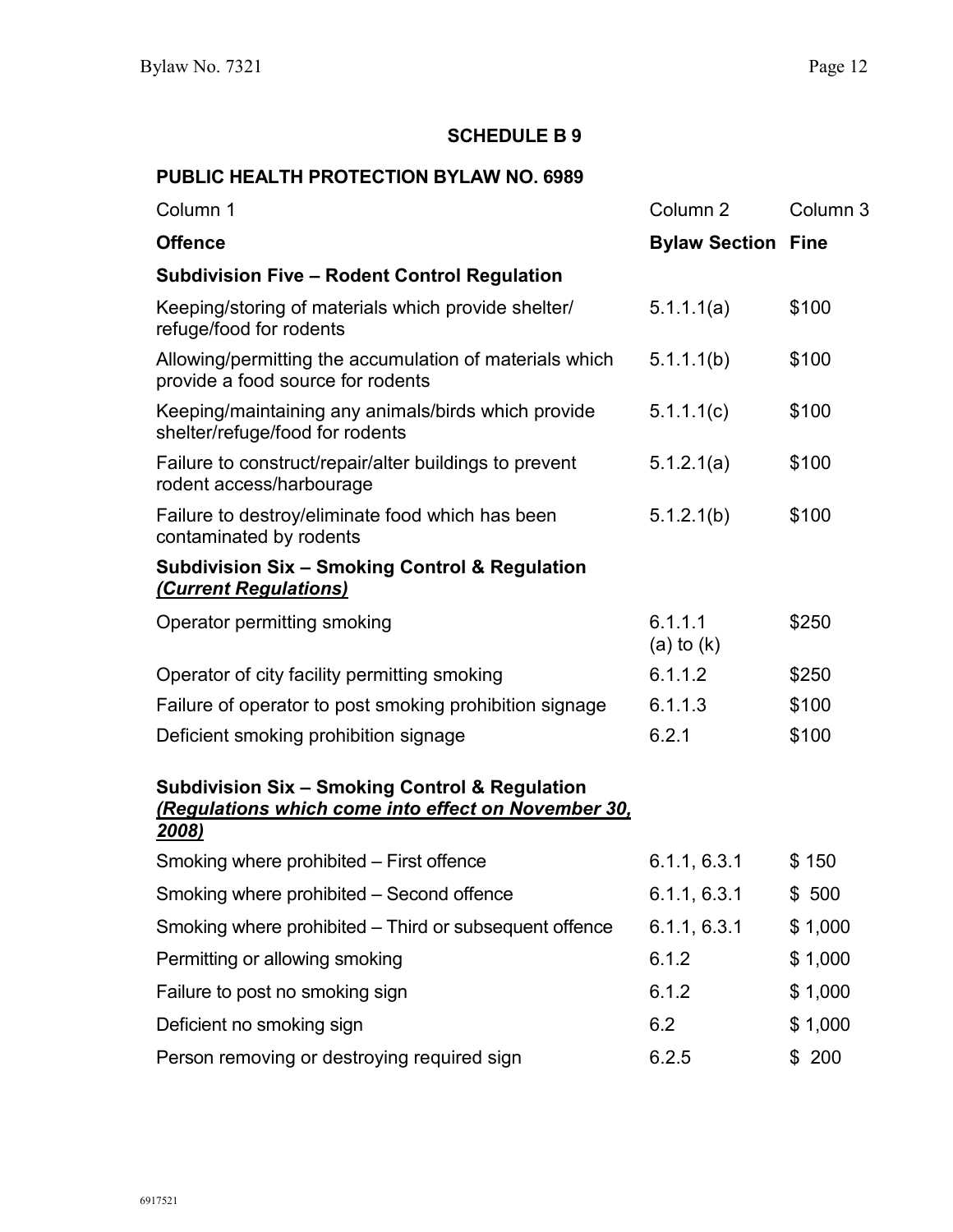### **SCHEDULE B 10** INTENTIONALLY DELETED

# **SCHEDULE B 11**

# **SIGN REGULATION BYLAW NO. 9700**

| Column 1                                                                                                                              | Column <sub>2</sub>  | Column 3    |
|---------------------------------------------------------------------------------------------------------------------------------------|----------------------|-------------|
| <b>Offence</b>                                                                                                                        | <b>Bylaw Section</b> | <b>Fine</b> |
| Erect a sign other than permitted in the bylaw                                                                                        | 1.1                  | \$1,000     |
| Obstructing or interfering with entry on to land                                                                                      | 1.6                  | \$1,000     |
| Obstructing or interfering with entry into premises                                                                                   | 1.6                  | \$1,000     |
| Signs not maintained in a serviceable condition, including<br>repainting and replacement of copy area to present a<br>legible message | 1.16                 | \$1,000     |
| Installing a sign, regulated by Part Two, but not<br>complying with the standards, limitation and requirements<br>specified           | 2.1                  | \$1,000     |
| Installing a sign without a permit                                                                                                    | 3.1                  | \$1,000     |
| Allowing or placing signs prohibited by the bylaw                                                                                     | 4.1                  | \$1,000     |

#### **SCHEDULE B 11A**

# **SOIL DEPOSIT AND REMOVAL BYLAW NO. 10200**

| Column 1                                                                                                      | Column 2             | Column <sub>3</sub> |
|---------------------------------------------------------------------------------------------------------------|----------------------|---------------------|
| <b>Offence</b>                                                                                                | <b>Bylaw Section</b> | <b>Fine</b>         |
| Deposit or remove soil without a valid permit or approval                                                     | 3.1.1                | \$1,000             |
| Deposit other material without a valid permit or approval                                                     | 3.2.1                | \$1,000             |
| Failure to pay a security deposit deficiency                                                                  | 4.2.2                | \$1,000             |
| Deposit or remove soil or other material within 3.0 metres of a<br>property line                              | 4.3.1(f)             | \$1,000             |
| Deposit soil or other material on or remove soil from City owned<br>property or highway without authorization | 4.3.1(g)             | \$1,000             |
| Deposit soil or other material within 3 metres of a utility, railway<br>right-of-way or service               | 4.3.1(h)             | \$1,000             |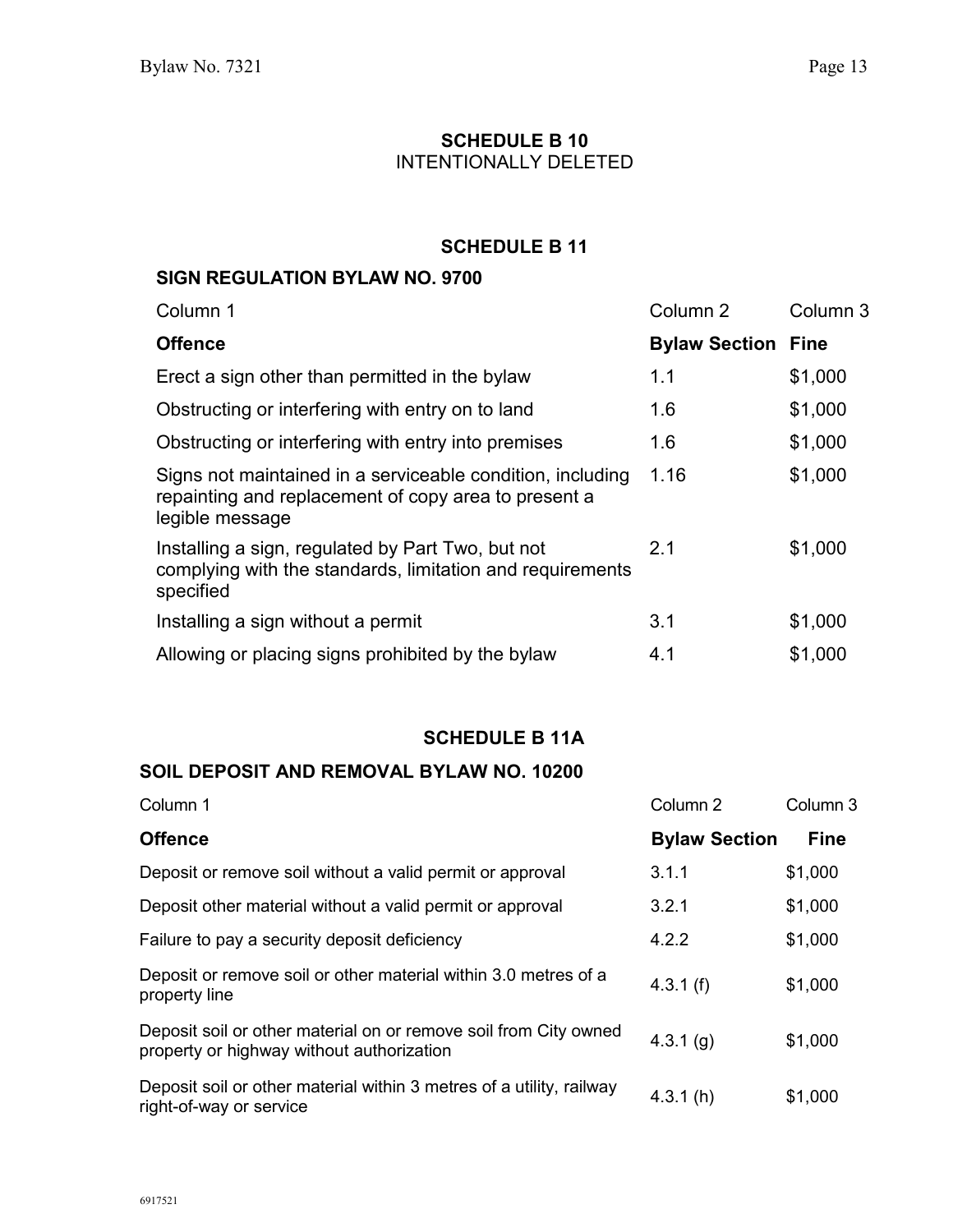# **SCHEDULE B 11A (continued)**

# **SOIL DEPOSIT AND REMOVAL BYLAW NO. 10200**

| Column 1                                                                                                         | Column <sub>2</sub>  | Column <sub>3</sub> |
|------------------------------------------------------------------------------------------------------------------|----------------------|---------------------|
| <b>Offence</b>                                                                                                   | <b>Bylaw Section</b> | <b>Fine</b>         |
| Deposit soil or other material over well or private sewage<br>disposal system                                    | 4.3.1(i)             | \$1,000             |
| Deposit or remove soil or other material between the hours of<br>7:00 pm and 7:00 am                             | 4.3.1 $(i)$          | \$1,000             |
| Deposit or remove soil or other material on a Saturday, Sunday<br>or any statutory holiday                       | 4.3.1(k)             | \$1,000             |
| Deposit or remove soil or other material within an<br>Environmentally Sensitive Area or Riparian Management Area | $4.3.1$ (l)          | \$1,000             |
| Making a false statement                                                                                         | 4.5.1                | \$1,000             |
| Failing to repair damage to drainage facilities, watercourse,<br>highway or a property                           | 5.1.1(a)             | \$1,000             |
| Failing to keep drainage facilities or watercourse free of soil or<br>other material                             | $5.1.1$ (b)          | \$1,000             |
| Failure to remove a temporary structure                                                                          | 5.1.1(c)             | \$1,000             |
| Failure to adequately fence or protect hazards                                                                   | $5.1.1$ (d)          | \$1,000             |
| Failure to protect from erosion, collapse, or run-off water or mud                                               | 5.1.1(e)             | \$1,000             |
| Allow soil or other material to encroach, undermine, damage, or<br>endanger adjacent property or setback area    | 5.1.1(f)             | \$1,000             |
| Stockpiling soil or other material other than in the location as per<br>the permit or approval                   | 5.1.1(g)             | \$1,000             |
| Failure to post the permit placard                                                                               | 5.1.1(h)             | \$1,000             |
| Deposit or removal interferes with a hydrological function                                                       | 5.1.1(i)             | \$1,000             |
| Prevent or obstruct entry by the General Manager                                                                 | 6.1.1                | \$1,000             |
| Failure to maintain or provide records                                                                           | 6.1.2                | \$1,000             |
| Failure to comply with a stop work order                                                                         | 7.1.1                | \$1,000             |
| Failure to cease activities                                                                                      | 7.1.1(a)             | \$1,000             |
| Failure to correct a contravention                                                                               | 7.1.1(b)             | \$1,000             |
| Failure to remove soil or other material                                                                         | 7.1.1(c)             | \$1,000             |
| Failure to remediate                                                                                             | $7.1.1$ (d)          | \$1,000             |
| Failure to submit an application                                                                                 | 7.1.1(e)             | \$1,000             |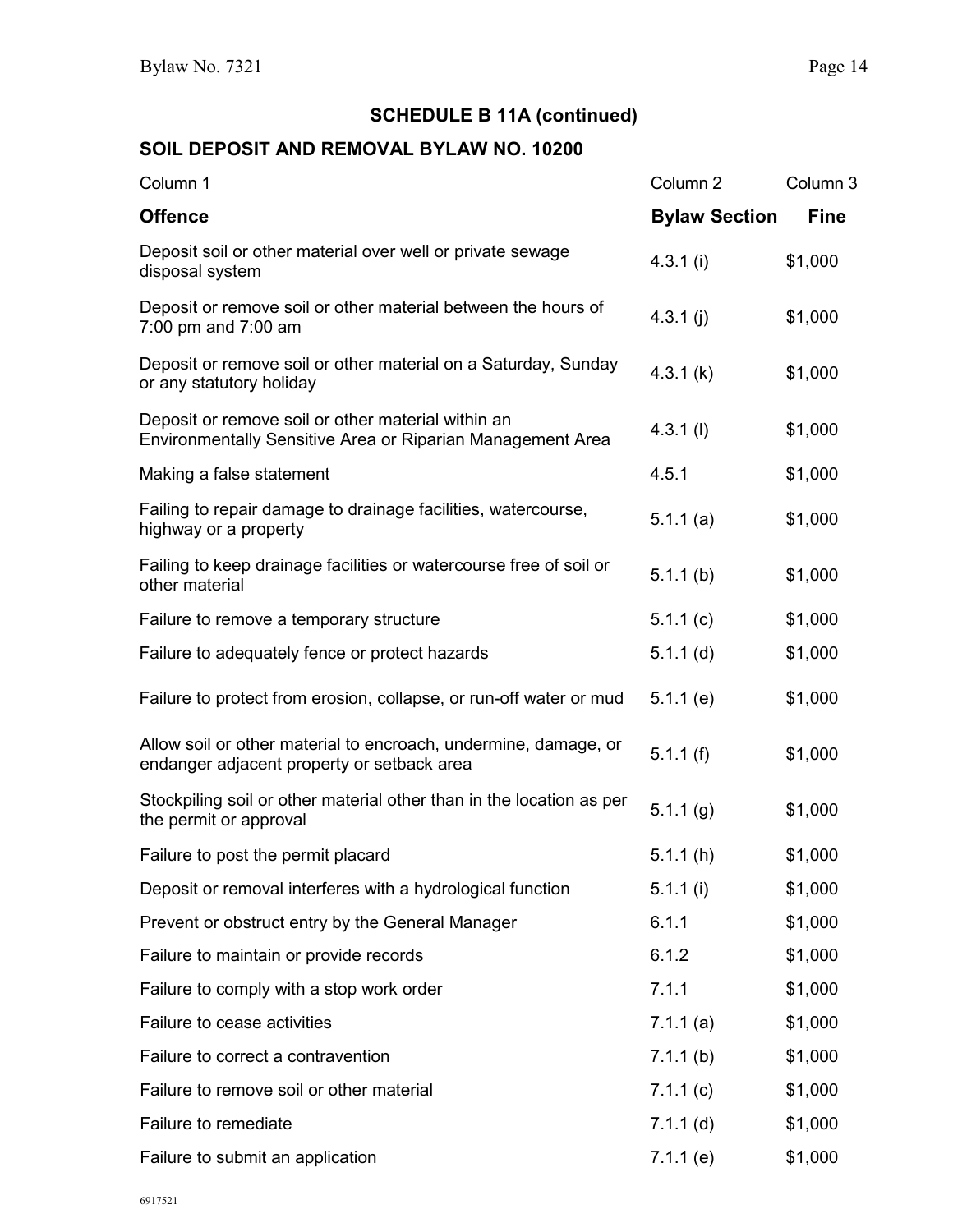# **SCHEDULE B 11A (continued)**

#### **SOIL DEPOSIT AND REMOVAL BYLAW NO. 10200**

| Column 1                                                                                                          | Column 2             | Column 3    |
|-------------------------------------------------------------------------------------------------------------------|----------------------|-------------|
| <b>Offence</b>                                                                                                    | <b>Bylaw Section</b> | <b>Fine</b> |
| Failure to repair damage                                                                                          | 7.1.7                | \$1,000     |
| Failure to remove an obstruction                                                                                  | 7.1.8                | \$1,000     |
| Failure to clean a highway                                                                                        | 7.1.9                | \$1,000     |
| Failure to comply with a term or condition of a permit or Soil<br>Deposit and Removal Bylaw No. 10200, as amended | 9.1.1                | \$1,000     |

#### **SCHEDULE B 12**

#### **SOLID WASTE AND RECYCLING REGULATION BYLAW NO. 6803**

| Column 1                                                                                                                              | Column 2                  | Column 3 |
|---------------------------------------------------------------------------------------------------------------------------------------|---------------------------|----------|
| <b>Offence</b>                                                                                                                        | <b>Bylaw Section Fine</b> |          |
| Depositing or dumping garbage                                                                                                         | 3.1.2                     | \$1,000  |
| Placement of garbage container/recycling receptacle out for<br>collection on a property other than the property from which it<br>came | 8.2                       | \$100    |
| Tampering or removal of garbage/recyclable materials left for<br>collection by another person on another property                     | -10.3                     | \$100    |

# **SCHEDULE B 12A**

### **TRAFFIC BYLAW NO. 5870**

| Column 1                                                                                                            | Column 2                  | Column 3 |
|---------------------------------------------------------------------------------------------------------------------|---------------------------|----------|
| <b>Offence</b>                                                                                                      | <b>Bylaw Section Fine</b> |          |
| Use of engine brakes on municipal street                                                                            | 8.3                       | \$250    |
| Failure to drive or operate a Neighbourhood Zero emission<br>Vehicle in lane closest to right hand curb or shoulder | 10.7(b)                   | \$100    |
| Operation of bicycle, motor assisted cycle or e-scooter on<br>sidewalk                                              | 29.7                      | \$95     |
| Operation of bicycle or motor assisted cycle on shared<br>pathway at speed exceeding 15 km/h                        | 29.8                      | \$95     |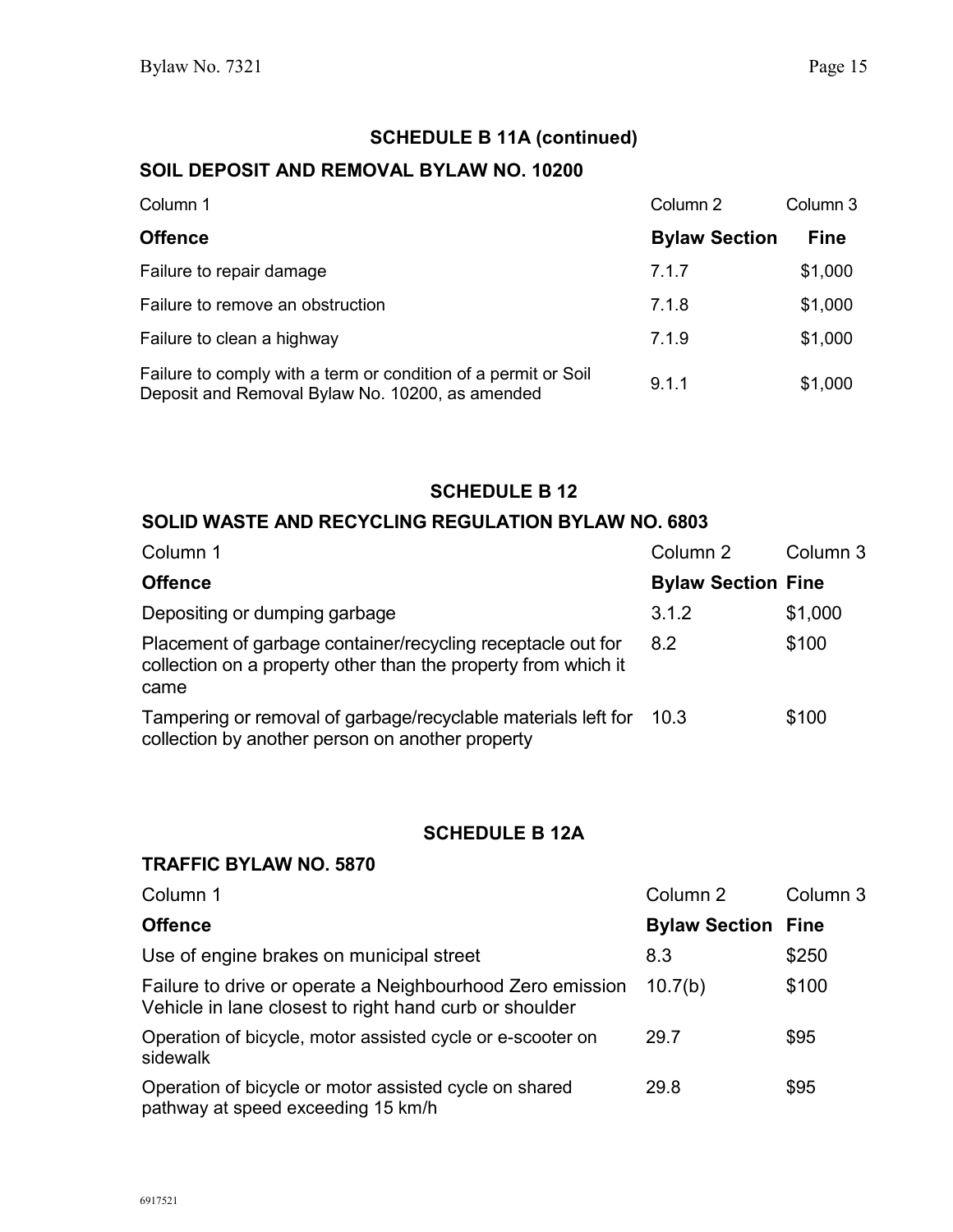# **TRAFFIC BYLAW NO. 5870**

| Column 1                                                                                       | Column <sub>2</sub>       | Column 3 |
|------------------------------------------------------------------------------------------------|---------------------------|----------|
| <b>Offence</b>                                                                                 | <b>Bylaw Section Fine</b> |          |
| Operation of e-scooter on highway outside of designated<br>locations                           | 29.9(a)                   | \$95     |
| Operation of e-scooter on highway in designated locations at<br>speed exceeding 20 km/h        | 29.9(a)                   | \$95     |
| Operation of e-scooter on shared pathway in designated<br>locations at speed exceeding 15 km/h | 29.9(b)                   | \$95     |
| Jaywalking                                                                                     | 30.1                      | \$50     |
| Pedestrian crossing a street in a crosswalk in<br>contravention of a traffic control device    | 30.3                      | \$50     |
| Failure of vehicle to yield to a pedestrian in a crosswalk                                     | 30.5                      | \$150    |

# **SCHEDULE B 13**

# **TREE PROTECTION BYLAW NO. 8057**

| Column 1                                                                                                                                                     | Column <sub>2</sub>       | Column <sub>3</sub> |
|--------------------------------------------------------------------------------------------------------------------------------------------------------------|---------------------------|---------------------|
| <b>Offence</b>                                                                                                                                               | <b>Bylaw Section Fine</b> |                     |
| Cutting or removing any tree or replacement tree without a<br>valid permit                                                                                   | 3.1.1                     | \$1,000             |
| Damage, cutting or removing any retained tree                                                                                                                | 3.1.1a                    | \$1,000             |
| Works on a parcel without a permit and not in compliance<br>with bylaw (i.e. security for retained trees)                                                    | 3.1.1 <sub>b</sub>        | \$1,000             |
| Failure to comply with terms and conditions of a valid<br>permit                                                                                             | 3.1.2                     | \$750               |
| Causing physical damage to any tree within the dripline<br>including canopy, roots and trunk                                                                 | 3.1.3                     | \$750               |
| Failure to plant and maintain trees in accordance with<br>sound horticultural and arboricultural practices                                                   | 4.3.2                     | \$500               |
| Failure to dispose of tree parts and woodwaste in the<br>prescribed manner                                                                                   | 5.1.1(a)                  | \$750               |
| Failure to clearly identify in the prescribed manner a tree<br>to be cut or removed                                                                          | 5.1.1(b)                  | \$75                |
| Failure to place or maintain a prescribed protection, barrier<br>around trees not to be cut or removed for the duration of<br>all construction or demolition | 5.1.1(c)                  | \$1,000             |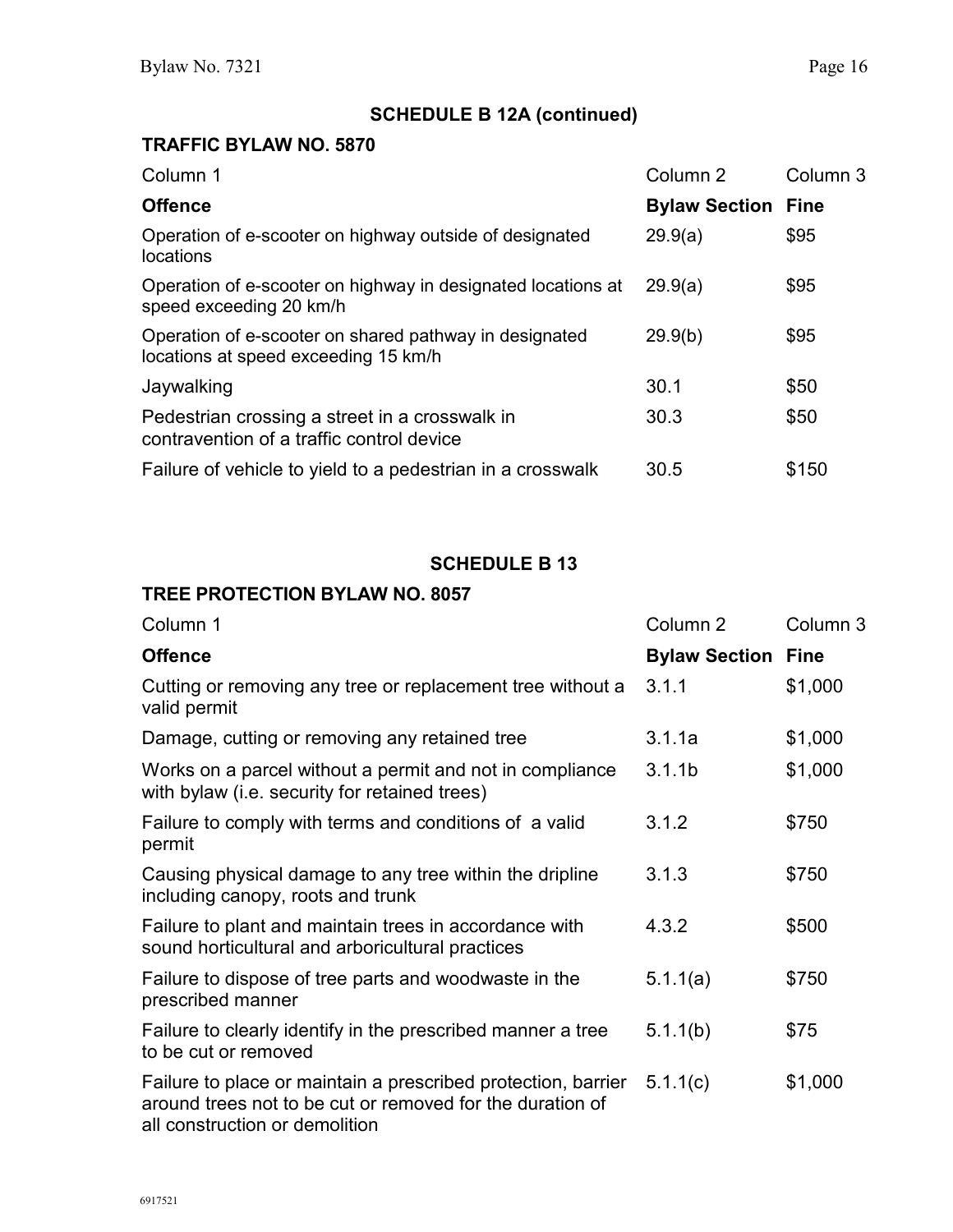# **SCHEDULE B 13 (continued)**

# **TREE PROTECTION BYLAW NO. 8057**

| Column 1                                                                                                                  | Column <sub>2</sub>  | Column <sub>3</sub> |
|---------------------------------------------------------------------------------------------------------------------------|----------------------|---------------------|
| <b>Offence</b>                                                                                                            | <b>Bylaw Section</b> | <b>Fine</b>         |
| Cutting or removing any tree or replacement tree between<br>6:00 pm and 8:00 am on the following day                      | 5.1.1(e)             | \$250               |
| Failure to keep watercourses including ditches, drains and<br>sewers clear of tree parts and woodwaste                    | 5.1.1(g)             | \$500               |
| Failure to fence all hazards or potential hazards arising<br>from tree cutting or removal                                 | 5.1.1(h)             | \$250               |
| Cutting or removing any tree or replacement tree beyond<br>the prescribed area set out in a valid permit                  | 5.1.1(j)             | \$500               |
| Failure to clearly mark or maintain the prescribed area for<br>tree cutting or removal for the duration of a valid permit | 5.1.1(i)             | \$250               |
| Failure to place or maintain a prescribed protection barrier<br>around a retained tree for the duration of all works      | $5.2.4(a)$ and (e)   | \$1,000             |
| Failure to construct the prescribed protection barrier from<br>materials satisfactory to the Director                     | 5.2.4(b)             | \$250               |
| Failure to display tree protection signage for the duration of<br>all works                                               | 5.2.4(c)             | \$250               |
| Failure to have tree protection barrier inspected prior to<br>works commencing                                            | 5.2.4(d)             | \$250               |
| Failure to meet the conditions and/or deadlines specific in<br>an Order to Remove                                         | 5.3.1                | \$1,000             |
| Failure to submit tree cutting and replacement plan                                                                       | 7.6(a)               | \$500               |
| Failure to plant a replacement tree (other than as related to<br>a significant tree)                                      | 7.6(b)               | \$750               |
| Failure to provide a security deposit for replacement trees<br>related to a damaged, cut or removed significant tree      | 7.6(c)               | \$1,000             |
| Failure to plant a replacement tree related to a significant<br>tree                                                      | 7.6(d)               | \$,1000             |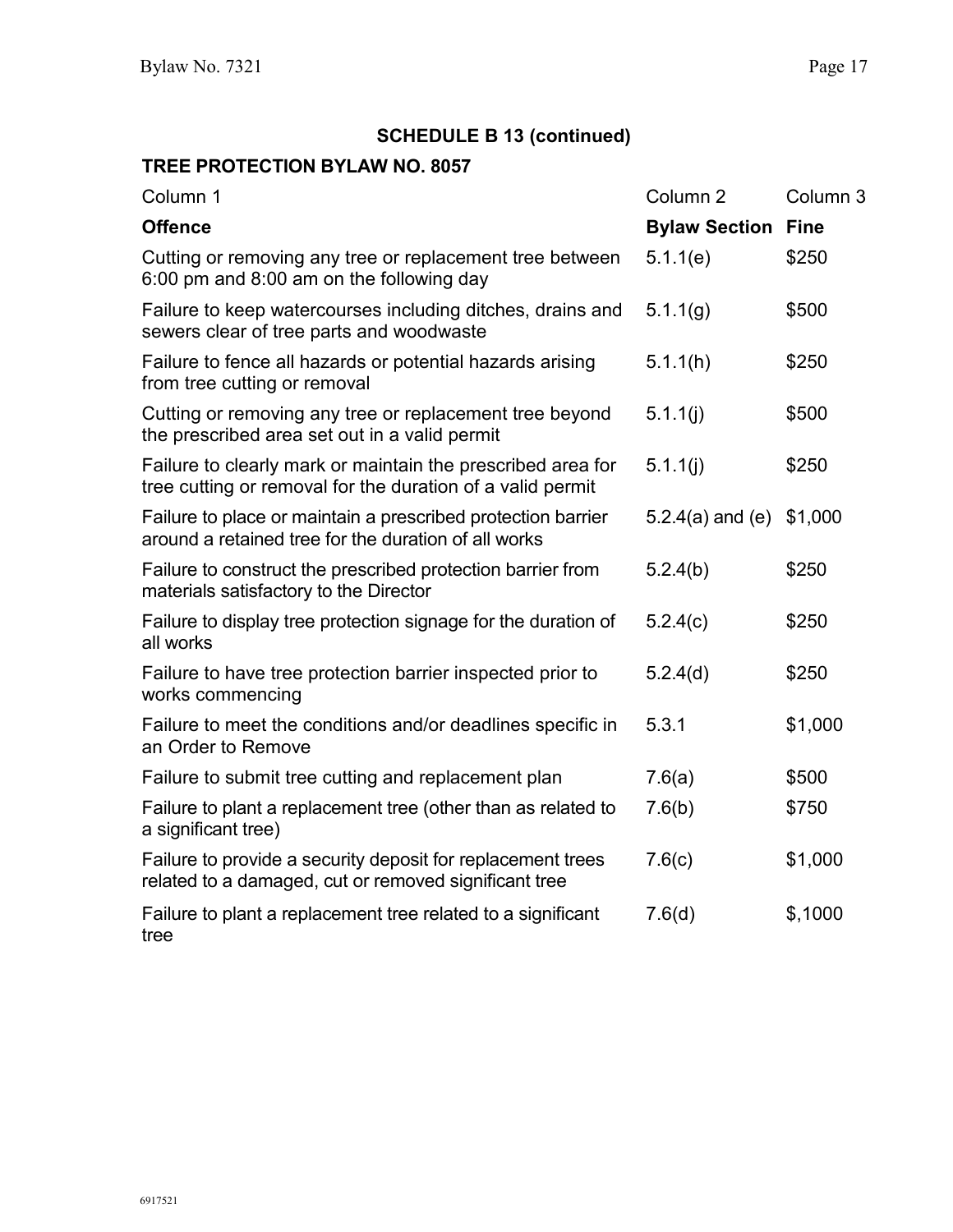# **UNSIGHTLY PREMISES REGULATION BYLAW NO. 7162**

| Column 1                                                                                                                                                                                                                             | Column <sub>2</sub>       | Column <sub>3</sub> |
|--------------------------------------------------------------------------------------------------------------------------------------------------------------------------------------------------------------------------------------|---------------------------|---------------------|
| <b>Offence</b>                                                                                                                                                                                                                       | <b>Bylaw Section Fine</b> |                     |
| Allow property to become or remain unsightly                                                                                                                                                                                         | 1.1.1(a)                  | \$1,000             |
| Cause or permit rubbish, filth, discarded materials,<br>or noxious, offensive or unwholesome matter or<br>substance to collect or to accumulate on or around<br>owner's property                                                     | 1.1(1b)                   | \$1,000             |
| Failure to remove or cause to be removed from the real<br>property, any rubbish, or noxious, offensive or<br>unwholesome matter or substance, or any unsightly<br>accumulation of rubbish, filth, discarded materials or<br>graffiti | 1.2.1(a)                  | \$1,000             |
| Failure to clear or cause such property to be cleared of<br>unsightly brush, trees, weeds or other growth                                                                                                                            | 1.2.1(b)                  | \$500               |
| Failure to clear or cause such property to be cleared of<br>noxious weeds                                                                                                                                                            | 1.2.1(c)                  | \$500               |
| Failure to keep grass trimmed to a height of not more<br>than 20 centimetres                                                                                                                                                         | 1.2.1(d)                  | \$500               |
| Placing graffiti on walls, fences or elsewhere on or<br>adjacent to a public place                                                                                                                                                   | 1.3.1                     | \$1,000             |
| Cause or permit rubbish, filth, discarded materials, or<br>noxious, offensive or unwholesome matter or<br>substance to collect or to accumulate on or around<br>public property                                                      | 1.4.1                     | \$1,000             |
| Failure to meet the conditions and/or deadlines specified<br>in an Order to Comply                                                                                                                                                   | 2.1                       | \$1,000             |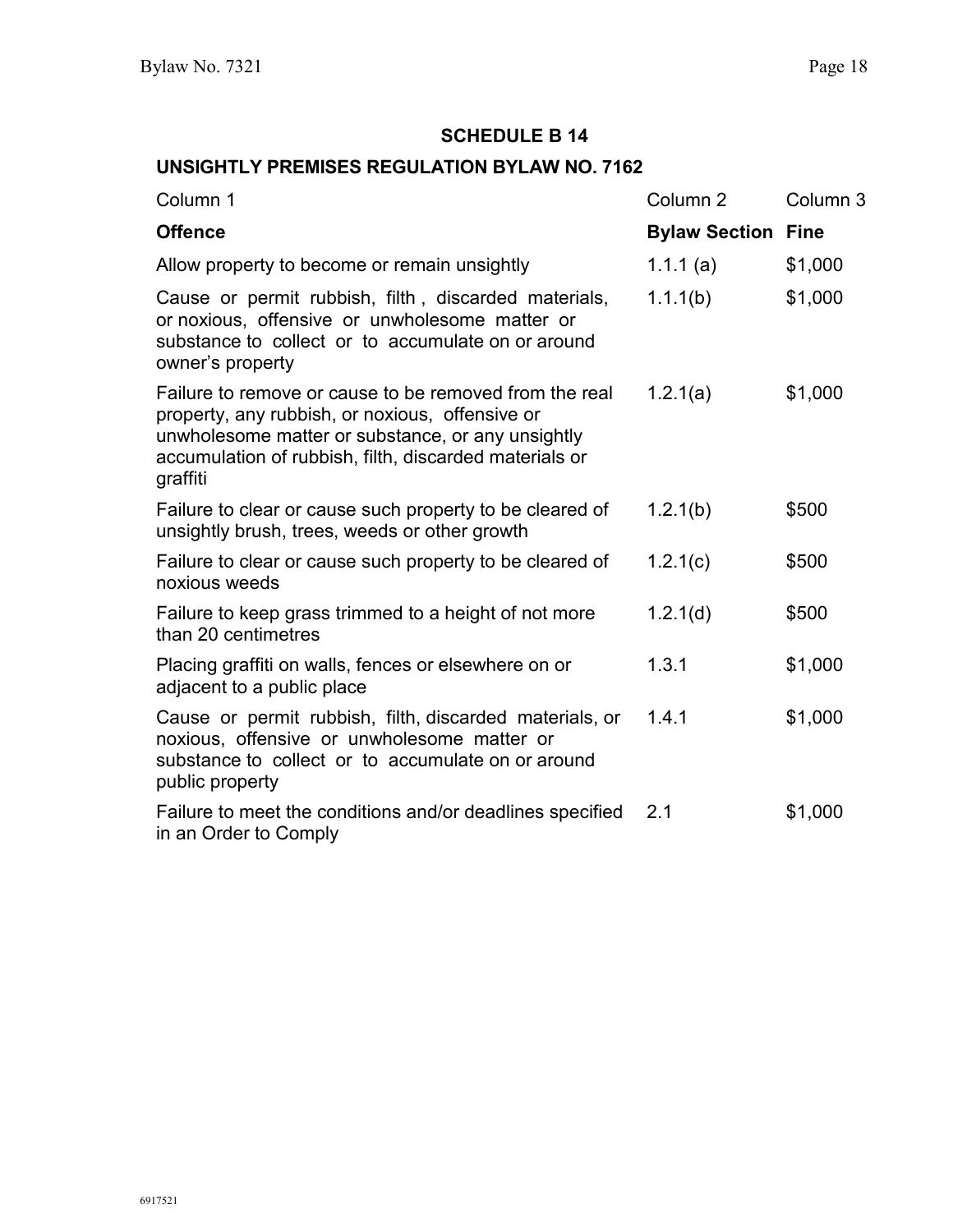### **VEHICLE FOR HIRE BYLAW NO. 6900**

| Column 1                                                                   | Column <sub>2</sub>       | Column <sub>3</sub> |
|----------------------------------------------------------------------------|---------------------------|---------------------|
| <b>Offence</b>                                                             | <b>Bylaw Section Fine</b> |                     |
| Failure to submit a vehicle for inspection, upon receiving<br>notification | 3.1.1                     | \$100               |
| Failure to display a Chauffeur's Permit                                    | 3.3.1(e)                  | \$50                |
| Operating with unsealed taximeter                                          | 3.6.3                     | \$100               |
| Failure to display a tariff card                                           | 3.7.1(a)                  | \$100               |
| Obstructing or attaching a vehicle which is occupied                       | 6.2.2(c)<br>6.3.8(d)      | \$500               |
| Towing a vehicle which is occupied                                         | 6.2.2(c)<br>6.3.8(d)      | \$500               |
| Towing a vehicle without a completed Tow-away Notice                       | 6.3.1(b)                  | \$100               |
| Overcharging for vehicle release from private parking lots                 | 6.3.6(b)                  | \$100               |
| Failure to produce a Tow-away Notice                                       | 6.3.10(a)(ii)<br>6.5.1(e) | \$100               |
| Failure to retain or make daily records available for<br>inspection        | 6.5.2                     | \$100               |
| Overcharging for towing from private parking lots                          | 6.6.1                     | \$100               |
| Overcharging for storage during impoundment                                | 6.6.1                     | \$100               |
| Overcharging for towing from a scene of accident                           | 6.6.2                     | \$100               |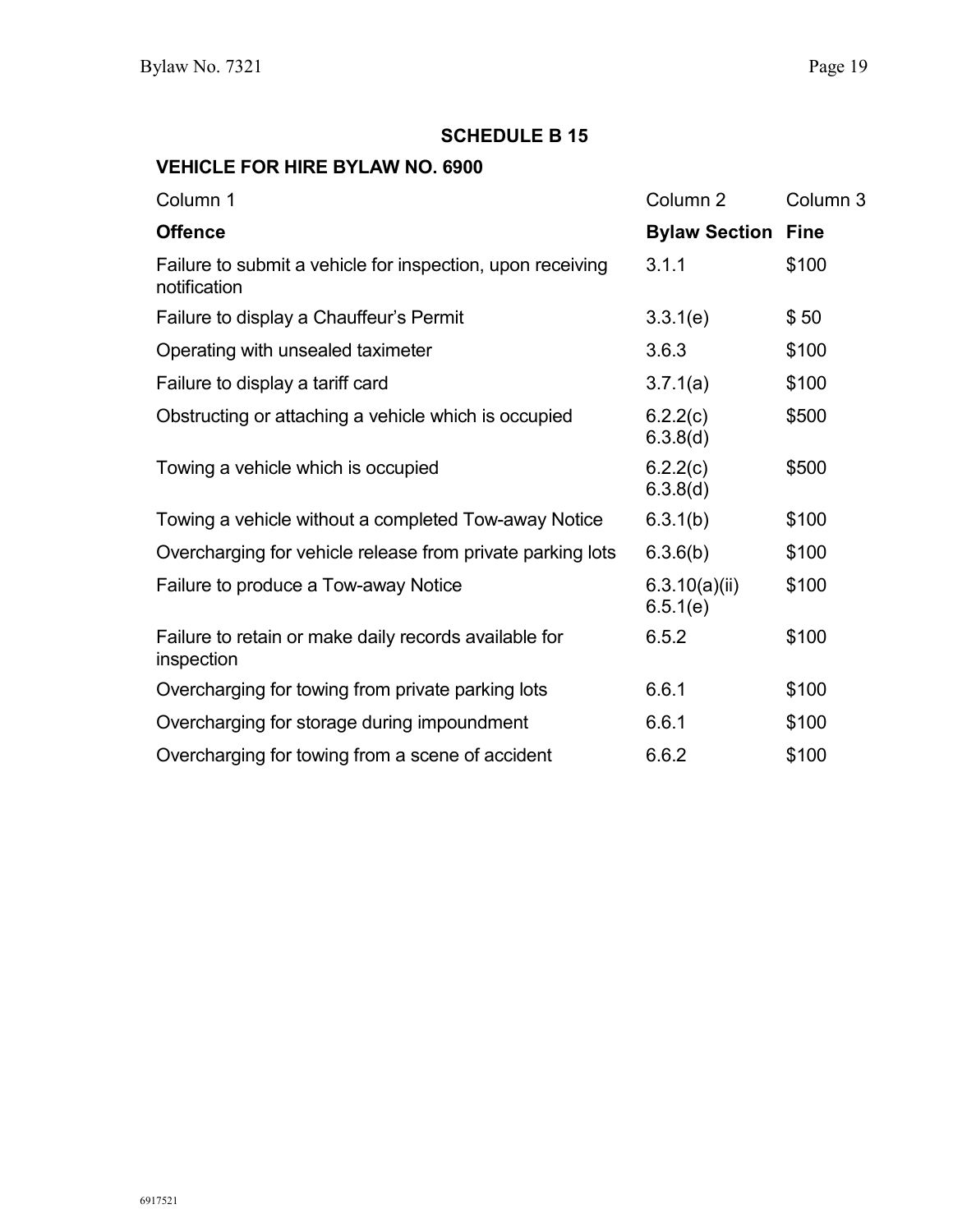# **SCHEDULE B 15A**

### **WATERCOURSE PROTECTION AND CROSSING BYLAW NO. 8441**

| Column 1                                               | Column 2             | Column 3    |
|--------------------------------------------------------|----------------------|-------------|
| <b>Offence</b>                                         | <b>Bylaw Section</b> | <b>Fine</b> |
| Failure to obtain permit                               | 2.1(d)               | \$500       |
| Failure to maintain watercourse crossing               |                      |             |
| <b>First Offence</b>                                   | 6.1                  | \$500       |
| <b>Subsequent Offences</b>                             | 6.1                  | \$1,000     |
| Failure to construct as approved                       | 4.1                  | \$500       |
| Failure to restore City Land                           | 4.2                  | \$500       |
| Unauthorized development in a riparian management area | 8.1                  | \$500       |
| Failure to comply with restoration order               | 8.4(a)               | \$500       |

#### **SCHEDULE B 16**

#### **WATER USE RESTRICTION BYLAW NO. 7784**

| Column 1                                  | Column 2                  | Column 3 |
|-------------------------------------------|---------------------------|----------|
| <b>Offence</b>                            | <b>Bylaw Section Fine</b> |          |
| Watering contrary to Stage 4 Restrictions | 2.2.4                     | \$1,000  |